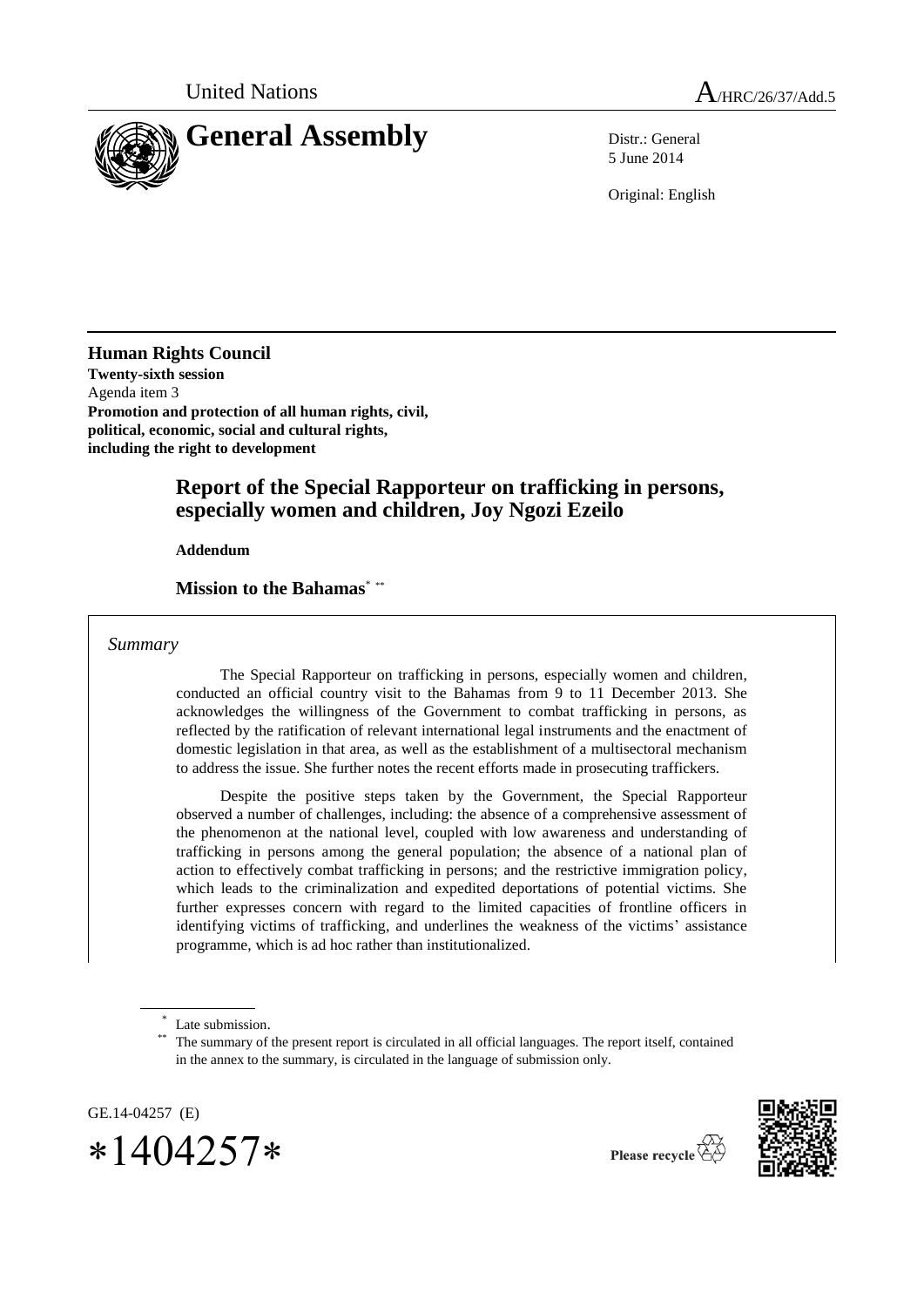The Special Rapporteur makes various recommendations to the Government, in order to enhance its capacity in addressing trafficking in persons in the Bahamas and in providing appropriate assistance to victims of such crime.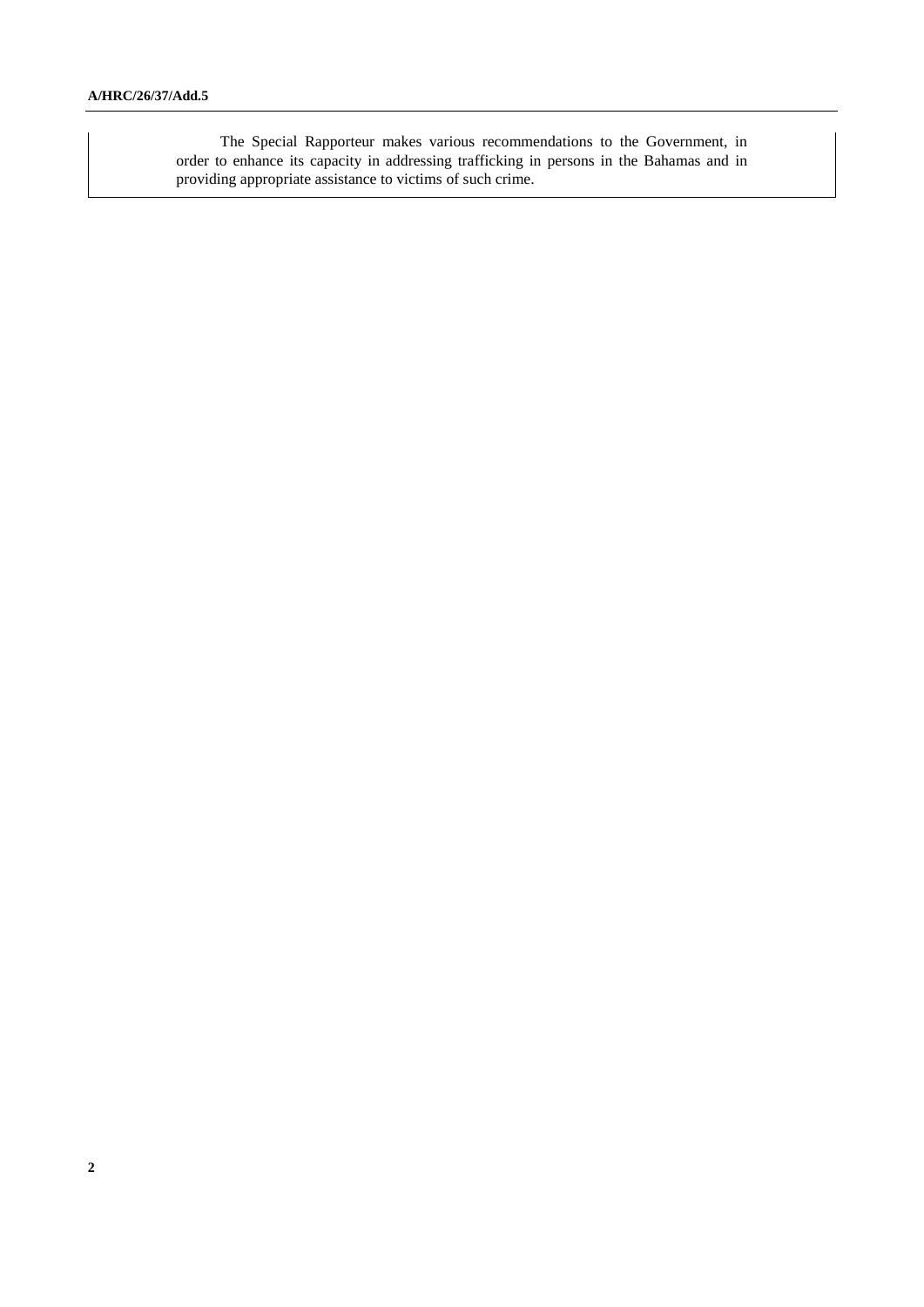# **Annex**

*[English only]*

# **Report of the Special Rapporteur on trafficking in persons, especially women and children, on her mission to the Bahamas (9–11 December 2013)**

# Contents

|      |             |                                                          | Paragraphs | Page           |
|------|-------------|----------------------------------------------------------|------------|----------------|
| I.   |             |                                                          | $1 - 3$    | $\overline{4}$ |
| П.   |             |                                                          | $4 - 77$   | $\overline{4}$ |
|      | A.          |                                                          | $4 - 11$   | $\overline{4}$ |
|      | <b>B.</b>   | Legal, policy and institutional frameworks for combating | $12 - 34$  | 6              |
|      | C.          |                                                          | $35 - 42$  | 10             |
|      | D.          |                                                          | $43 - 50$  | 12             |
|      | Е.          |                                                          | $51 - 58$  | 14             |
|      | F.          |                                                          | $59 - 60$  | 15             |
|      | G.          |                                                          | $61 - 63$  | 16             |
|      | $H_{\cdot}$ |                                                          | $64 - 70$  | 16             |
|      | Ι.          |                                                          | $71 - 77$  | 17             |
| III. |             |                                                          | 78–91      | 18             |
|      | A.          |                                                          | $78 - 85$  | 18             |
|      | $\bf{B}$ .  |                                                          | 86-91      | 19             |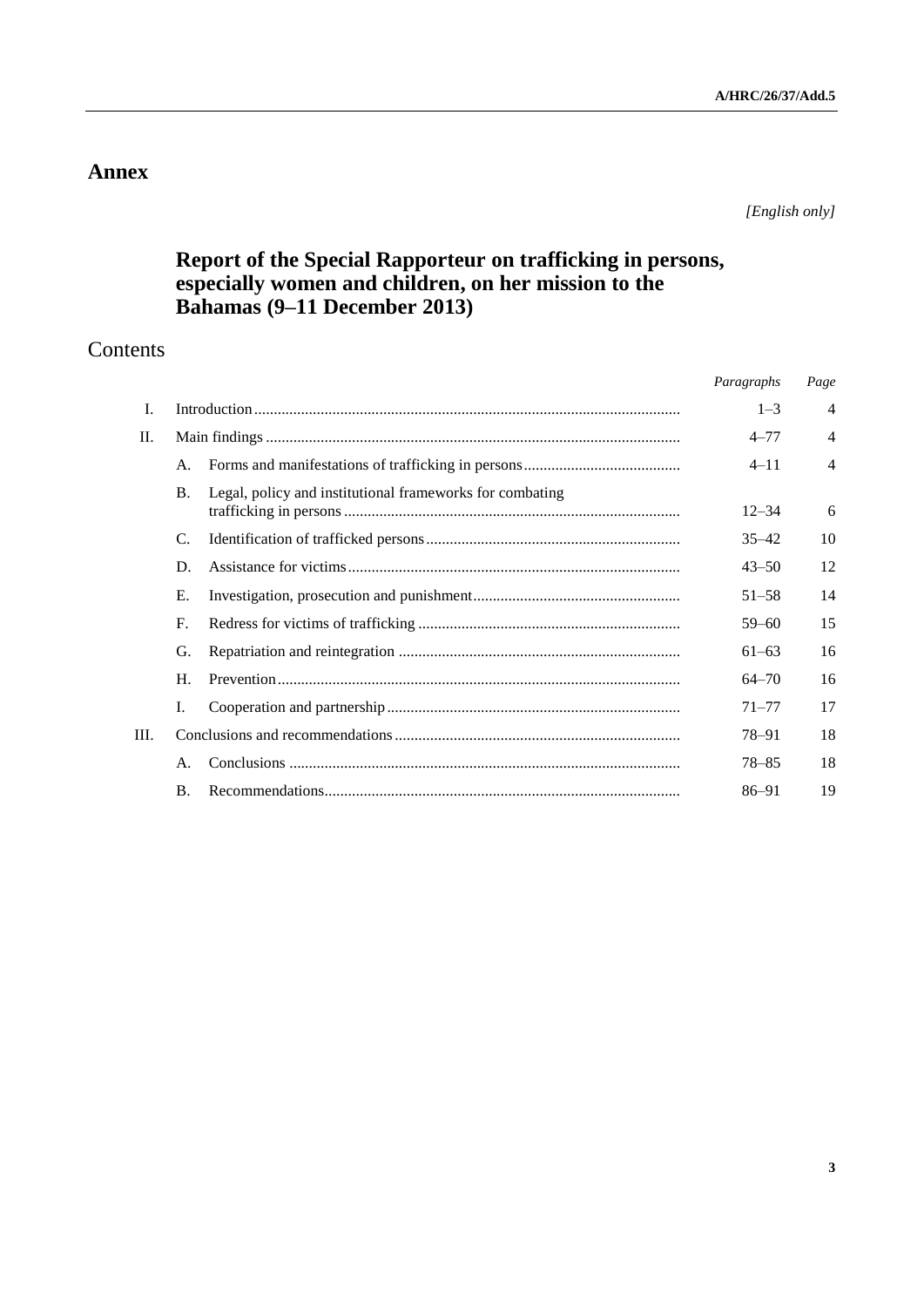# **I. Introduction**

1. From 9 to 11 December 2013, the Special Rapporteur on trafficking in persons, especially women and children, conducted an official visit to the Bahamas at the invitation of the Government.

2. During the visit, which took her to Nassau and Freeport, she met with high-ranking government officials from the Ministry of National Security, the Ministry of Social Services and Community Development, the Ministry of Foreign Affairs and Immigration, and the Ministry of Labour and National Insurance, as well as from the Office of the Attorney General and Ministry of Legal Affairs and the Ministry for Grand Bahama. She also met with representatives of the Royal Bahamas Police Force and the Royal Bahamas Defence Force. She held meetings with the Inter-Ministry Committee on Trafficking in Persons, the coordinating body for policy matters relating to trafficking in persons, and with the Trafficking in Persons Task Force, the operational body for providing assistance to victims and ensuring coordination between government agencies and non-governmental organizations (NGOs) on matters relating to trafficking in persons. The Special Rapporteur also visited the migrant detention facility, and met with civil society organizations and victims of trafficking during a visit to the government-run safe house.

3. The Special Rapporteur expresses her sincere gratitude to the Government for its support before and during the mission as well as for welcoming her as the first Special Rapporteur of the United Nations to visit the country. She commends the Government for opening up to the United Nations human rights system and hopes that the visit paves the road for further engagement with other special procedures mandate holders and with the Office of the United Nations High Commissioner for Human Rights.

# **II. Main findings**

## **A. Forms and manifestations of trafficking in persons**

4. The Bahamas is a transit and destination country for trafficked persons from the Caribbean region and from Central and South America. Due to its geographical location, its proximity to the United States of America and its porous coastal borders, spanning about 100,000 square miles, the Bahamas is a major transit country for migrants attempting to enter the United States. Criminals and migrant smugglers have taken advantage of the migration fluxes to lure and deceive victims, promising to take them to the United States but actually taking them to the Bahamas, increasing their vulnerabilities to trafficking and exploitation as well as to criminalization by authorities for irregular entry into the country. According to information gathered, migrants from the subregion pay US\$ 5,000 or more to be smuggled to the United States via the Bahamas. The Special Rapporteur met with women from the Dominican Republic who had been deceived, then transported in precarious and dangerous conditions to the Bahamas, where they were abandoned, blindfolded, in a house, only for law enforcement officers to raid the house and arrest them a few days later.

5. The scale of trafficking is difficult to quantify, given the limited ability to identify victims and the absence of a national survey to assess the scope and trend of the phenomenon in the country. Moreover, trafficking in the Bahamas remains insidious while cases of migrant smuggling are regularly reported by the media and authorities. This is coupled with little understanding about the conceptual differences between those two phenomena. The form of trafficking that has been identified in the Bahamas is for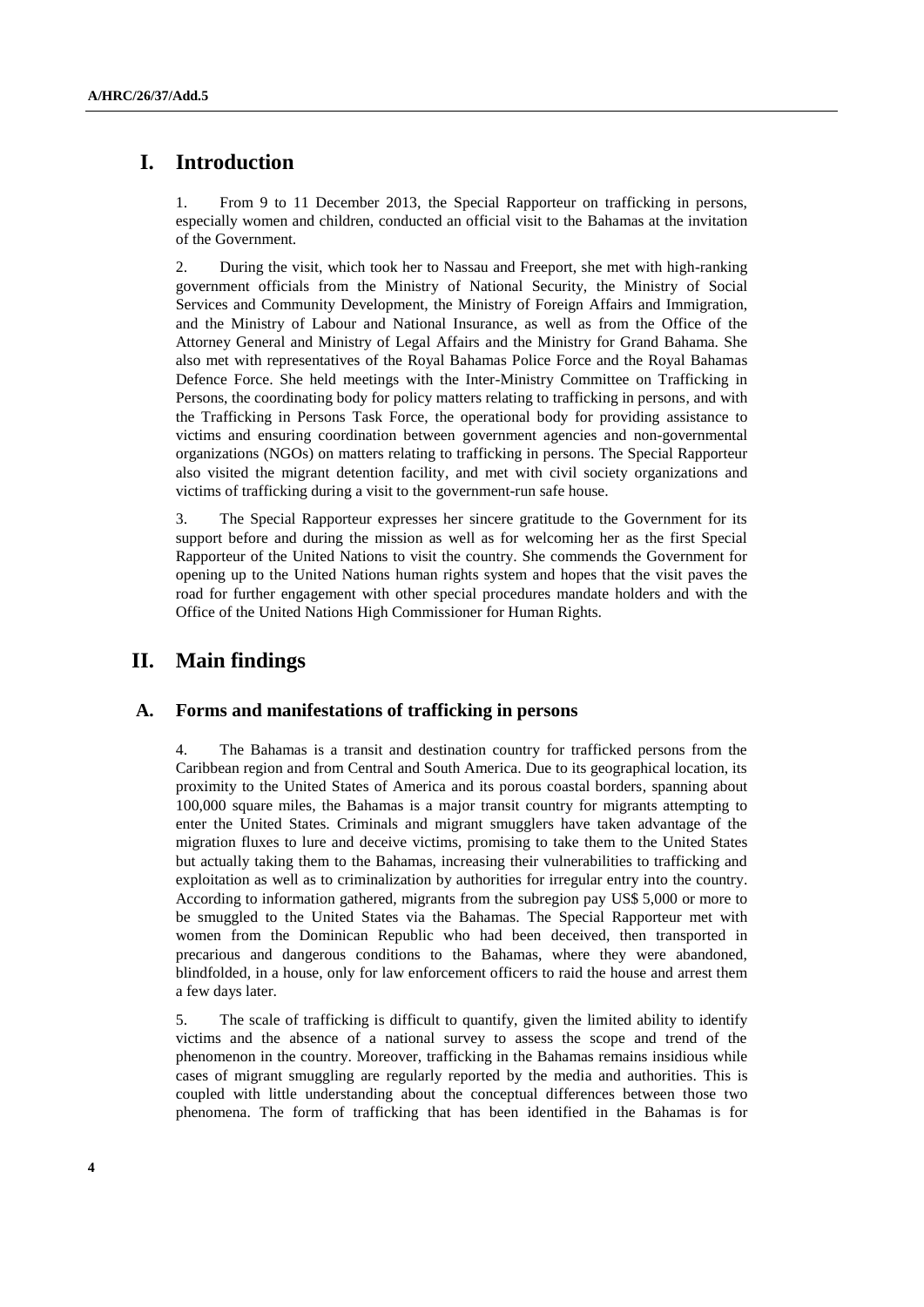commercial sexual exploitation, whereby women and girls, mainly from the Dominican Republic and Jamaica, are made to dance in bars and sell sexual services. Trafficking for labour exploitation is thought to be occurring in the construction, agriculture, fishing and domestic work sectors. There have been suspected cases of labour exploitation of Haitian, Filipino, Chinese, Dominican and Colombian nationals and other migrants from South America.

6. The traffickers' modus operandi includes the confiscation of victims' passports, as well as the use of debt bondage to recover the cost of travel, the fees to supposedly extend the work permit, and rent, which could amount to a total of US\$ 3,000 or more over a period of six months. Jamaican women have been brought to the Bahamas by air on visitor visas, on the promise that they would be provided nanny or cashier jobs and a work permit upon arrival, only to realize that they had been lured into a situation of exploitation. They also become aware that they are irregular migrants on Bahamian territory, which further deters them from reaching out to authorities. The Special Rapporteur received information that in some instances women and girls have been held indoors and deprived of their freedom of movement, constantly under the surveillance of a pimp. The rescued victims interviewed by the Special Rapporteur reported that they had been trafficked by Bahamianborn Jamaicans who had recruited them from their communities of origin in Jamaica. Haitians arrive in the Bahamas mainly by sea while Dominicans are reported to arrive by air.

7. It was reported that in some cases Haitian smugglers, with the complicity of Bahamian nationals, recruit candidates and potential victims from Haiti. Smugglers lure and persuade poor rural Haitians, promising that they can offer them a better life by taking them first to the Bahamas for a short period of time and then transporting them to Florida in the United States. In those situations, the role of the Bahamian national is to reassure the rural communities in Haiti that he or she will provide jobs for the migrants once they arrive in the Bahamas. It is in that context that some poor Haitian farmers have sold their meagre belongings to finance the perilous journey for their children, which costs, on average, US\$ 625. The smuggling of migrants has reportedly led to serious human rights abuses, including ill-treatment on board overcrowded boats, rape, and food and water deprivation; some people have been left with no choice but to jump into the sea and swim to the shores or drown. Such smuggling is of serious concern, as it could be a gateway to trafficking in persons for the purpose of labour exploitation.

8. Moreover, the growing demand for migrant domestic workers seems to have favoured precarious working conditions for those workers who are undocumented. While the absence of available data makes it difficult to assess the phenomenon of domestic servitude in the country, undocumented migrants from Haiti are known to constitute the largest share of domestic workers, and reportedly often find themselves in positions of vulnerability and exploitation due to their immigration status. It was reported that Haitian nationals and stateless persons of Haitian descent are employed as undeclared workers on the island of Grand Bahama.

9. Lately there has been an increased influx of Filipino nationals brought into the country on domestic work permits. The system in place does not provide safeguards to ensure that those migrant workers do not fall into situations of grave exploitation. More worrisome is the fact that the Employment Act of 2001 does not provide for the protection of domestic workers. The small number of labour inspectors on the national territory does not allow for the prevention, identification or protection of potential victims of trafficking in situations of labour exploitation.

10. According to the Ministry of Social Services and Community Development, at the time of the visit one potential case of child trafficking for domestic exploitation, involving a Haitian child, was being processed by social services. Although little information on child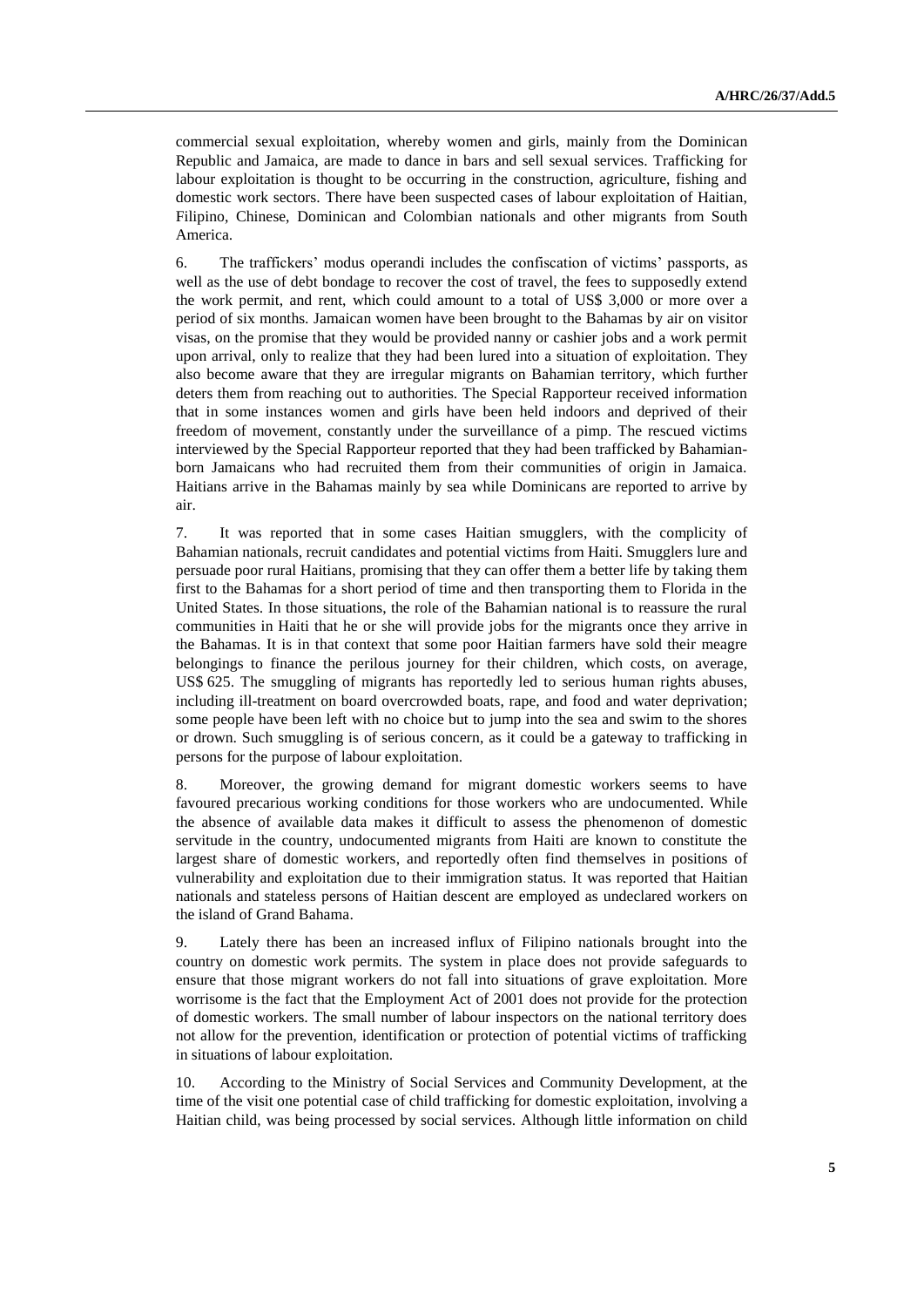trafficking was available, according to discussions held with civil society interlocutors it appears that Haitian children working as domestic servants are vulnerable to exploitative work conditions. No information was received with regard to the exploitation of children for sexual tourism. However, mention was made of potential cases of sexual exploitation of teenage girls, including Haitian girls, by "boyfriends" acting as pimps.

11. Root causes of trafficking include poverty and a lack of economic opportunities in source countries, but also the high demand, on the part of middle- to high-income households in the Bahamas, for cheap domestic work and demand for cheap commercial sexual services. It is worth noting that Bahamian nationals have been reluctant to take up low-paying domestic work, thus leaving the sector in need of a foreign workforce.

## **B. Legal, policy and institutional frameworks for combating trafficking in persons**

#### **1. Legal framework**

#### **(a) International and regional framework**

12. At the international level, the Government of the Bahamas has ratified a number of legal instruments, including the Protocol to Prevent, Suppress and Punish Trafficking in Persons, Especially Women and Children, supplementing the United Nations Convention against Transnational Organized Crime (the Palermo Protocol); the Convention on the Elimination of All Forms of Discrimination against Women; International Labour Organization (ILO) Conventions No. 29 (1930) concerning Forced or Compulsory Labour and No. 182 (1999) concerning the Prohibition and Immediate Action for the Elimination of the Worst Forms of Child Labour; and the Convention on the Rights of the Child. The Bahamas has yet to ratify the Optional Protocol to the Convention on the Rights of the Child on the sale of children, child prostitution and child pornography, the International Convention on the Protection of the Rights of All Migrant Workers and Members of Their Families and ILO Convention No. 189 (2011) concerning Decent Work for Domestic Workers.

13. Although the Bahamas acceded to the 1951 Convention relating to the Status of Refugees and its 1967 Protocol in 1993, the Government has no regulatory framework to implement its obligations under the Convention. As such, the Government responds to asylum seekers and refugees on an ad hoc basis, providing no access to judicial remedies. Moreover, the Bahamas is not a party to the 1954 Convention relating to the Status of Stateless Persons or the 1961 Convention on the Reduction of Statelessness. That is worrisome, as migrant populations in the Bahamas include a complex mix of economic migrants, asylum seekers and refugees, victims of trafficking and other individuals in need of international protection, such as undocumented and unaccompanied minors and people of undetermined nationality. Moreover, in many cases, children born of undocumented Haitian migrants in the Bahamas are reported to reach the age of majority without ever being registered or able to receive residency or citizenship in the Bahamas, despite the fact that the Constitution of the Bahamas provides that persons of foreign parents born in the Bahamas may apply for citizenship when they reach the age of 18. Those children are therefore de facto at risk of statelessness, which makes them even more vulnerable to exploitation.

14. The Bahamas is a member of the Organization of American States and has ratified the Inter-American Convention on the Prevention, Punishment and Eradication of Violence against Women. In October 2002, the Inter-American Commission of Women adopted resolution CIM/RES. 225 (XXXI-O/02) on fighting the crime of trafficking in persons,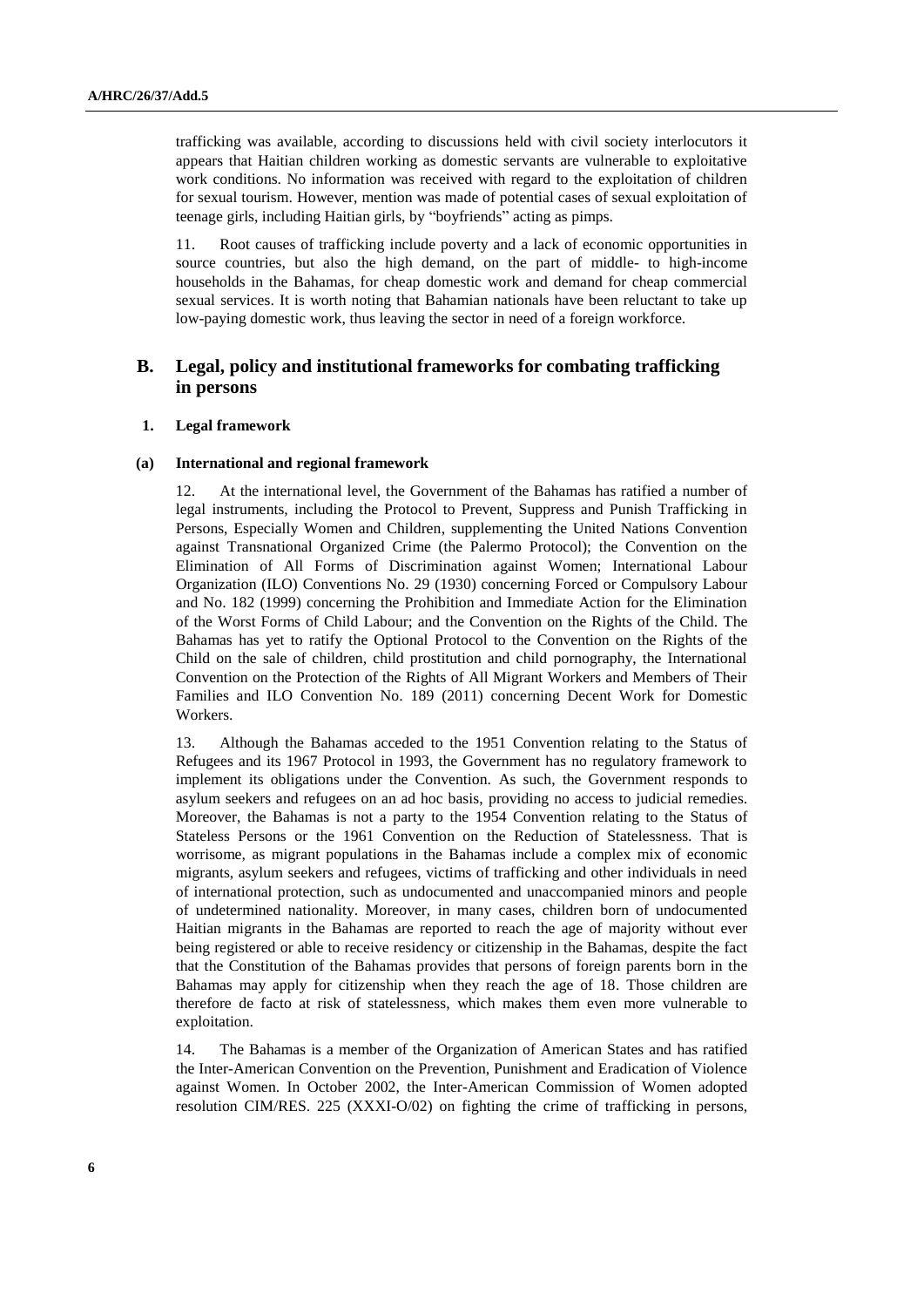especially women, adolescents, and children, urging member States to take action against human trafficking through "multidimensional actions" under domestic legislation and recommending the establishment of a national and bilateral or multilateral coordination mechanism.

#### **(b) National framework**

15. At the national level, the Constitution protects individuals from inhuman and degrading treatment (art. 17) and prohibits slavery and forced labour (art. 18). The Bahamas enacted the Trafficking in Persons (Prevention and Suppression) Act in 2008, which includes the definition of trafficking in persons as set by article 3 of the Palermo Protocol and establishes criminal offences for trafficking in persons. The anti-trafficking legislation punishes unlawful withholding of identification papers, transporting a person for the purpose of exploitation, including commercial sexual exploitation, forced labour, practices similar to slavery, servitude and the illicit removal of organs.

16. According to the provisions of the Trafficking in Persons Act (sect. 3, para. 1), whoever engages in or conspires to engage in, or attempts to engage in, or assists or otherwise facilitates another person to engage in trafficking in persons shall be sentenced, on summary conviction, to three to five years' imprisonment, shall be subject to forfeiture of property and shall be ordered to pay full restitution to the victim. If such a person is convicted by the Supreme Court, the sentence ranges between a minimum of five years' imprisonment and a maximum of life imprisonment.

17. The Act further provides for the protection of victims' safety, for their immunity from prosecution and for their assistance. It also clearly spells out that consent and the victim's sexual history are irrelevant when determining the status of the victim as being subjected to trafficking in persons.

18. The anti-trafficking legislation covers child pornography in the definition of sexual exploitation and establishes the trafficking of minors as an aggravating circumstance (sect. 8, para. 1 (c)).

19. In addition, other relevant legislation may be invoked to prosecute traffickingrelated offences. The Sexual Offences and Domestic Violence Act of 2006 criminalizes rape (sect. 6) and forced detention of an individual for sexual purposes (sect. 7 (a)–(g)), with prison sentences of eight years. In the case of child victims under the age of 16, the Act provides for sentences ranging from seven years to life imprisonment. The Act also punishes forced prostitution (sect. 20, para. 1 (a) and (b)) with a prison sentence of 14 years; and criminalizes prostitution, an offence punishable by imprisonment for eight years. The Special Rapporteur recalls that States have the responsibility to apply due diligence and ensure that the prohibition of prostitution does not lead to the revictimization of those trafficked for the purpose of commercial sexual exploitation.

20. The Employment Act sets out minimum labour protection standards, including: minimum standard working hours, the provision of paid leave and overtime compensation. It further prohibits the employment of children under 14 years of age. However, the Act does not provide for the protection of domestic workers, which remains a widely unregulated sector. While labour inspectors are provided with a mandate to inspect businesses, they cannot inspect homes even in case of reasonable suspicion. The Special Rapporteur is concerned that there are fewer than 10 labour inspectors for the whole country and that often business owners and employers have been tipped off on impending labour inspections. Therefore, in this context it is very unlikely that victims of trafficking in a situation of labour exploitation will be identified.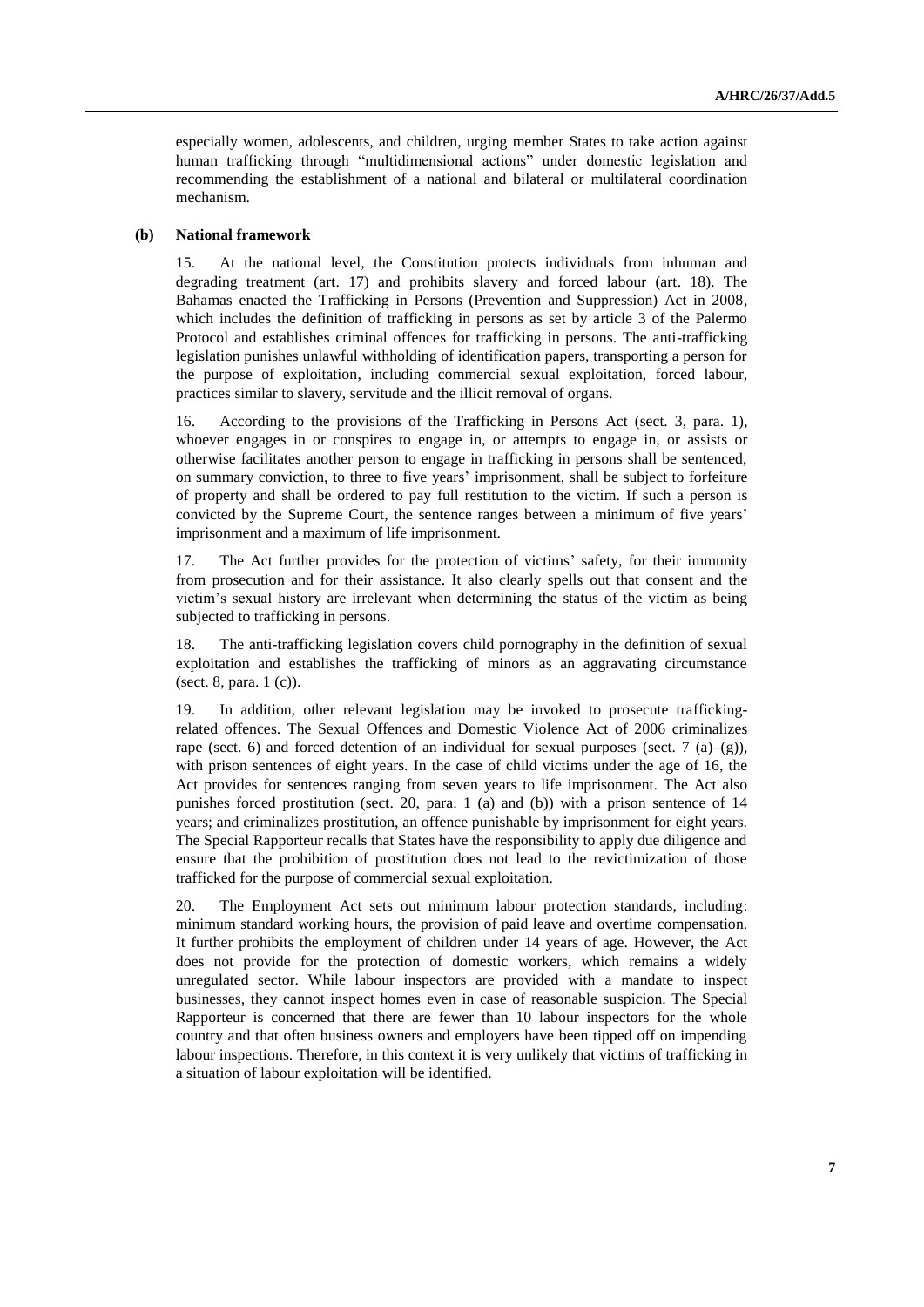### **(c) Immigration policy**

21. The Bahamas is located in a complex migratory environment and exposed to substantial irregular migration flows. In 2009, the International Organization for Migration (IOM) estimated that between 20,000 and 50,000 undocumented Haitians were living in the Bahamas. <sup>1</sup> The Immigration Act of 1967 contains provisions on the entry, residence, transit, and exit of migrants, and also criminalizes violations related to immigration status. Immigration officers have the authority to detain anyone refused entry pending removal from the country (sect. 25, para. 4). Any foreign national apprehended in the country after having irregularly crossed the Bahamian borders is subject to detention and removal (sect. 26).

22. The Act stipulates that irregular migrants are liable to pay a fine of up to US\$ 300 dollars and/or imprisonment for up to 12 months (sect. 19, para. 2). Irregular migrants have been detained in the Carmichael Road Detention Centre, the only dedicated immigration detention centre in the country, which is located in Nassau. At the time of the Special Rapporteur's visit the centre housed 133 detainees comprising 12 to 15 different nationalities, including several detainees from India, the Dominican Republic, Cuba, Haiti and Colombia, one from Kenya, one from Eritrea and one from Ghana, among others. The Special Rapporteur expressed concern with regard to the poor conditions and the length of detention, which do not meet international standards. The centre was obviously overcrowded, as the main section for men had a capacity of only 70 beds and one room for sanitary facilities.

23. Although no children were present in the detention centre at the time of the visit, the Special Rapporteur notes with deep concern that children have been detained with their mothers for lack of alternative facilities and measures to cater to this population of undocumented migrants and in violation of all relevant international human rights and humanitarian norms. This is all the more alarming since, according to IOM, the majority of persons entering the Bahamas are Haitian children under the age of 14. 2

24. Some of the migrants informed the Special Rapporteur that they had been detained for over 12 months, one of them for several years. The authorities justified the lengthy detention of certain individuals as a result of challenges in communicating with certain countries of origin to receive identification and travel documents in order to proceed with the removal process; but also mentioned complications in obtaining transit visas for those whose return travel itineraries transit through several countries.

25. According to the testimony of the Dominican women who were detained at the time of the Special Rapporteur's visit, immigration officers found them blindfolded in a house in the island of Grand Bahama, where their smugglers had abandoned them after telling them they had reached the United States. They were immediately brought before a judge and sentenced to pay a US\$ 300 fine for the offence of irregular entry, without ever being properly screened to determine whether they had been trafficked. It is only when they reached the undocumented migrants detention centre in Nassau that they finally received medical screening. That testifies to the poor implementation of screenings to identify victims of trafficking, and to detect persons in need of humanitarian protection. Despite the fact that one of the women was three months pregnant she remained in detention awaiting the execution of the removal order.

<sup>1</sup> See the IOM website at www.iom.int/cms/en/sites/iom/home/where-we-work/americas/central-andnorth-america-and-th/bahamas.default.html?displayTab=latest-news.

 $<sup>2</sup>$  Ibid.</sup>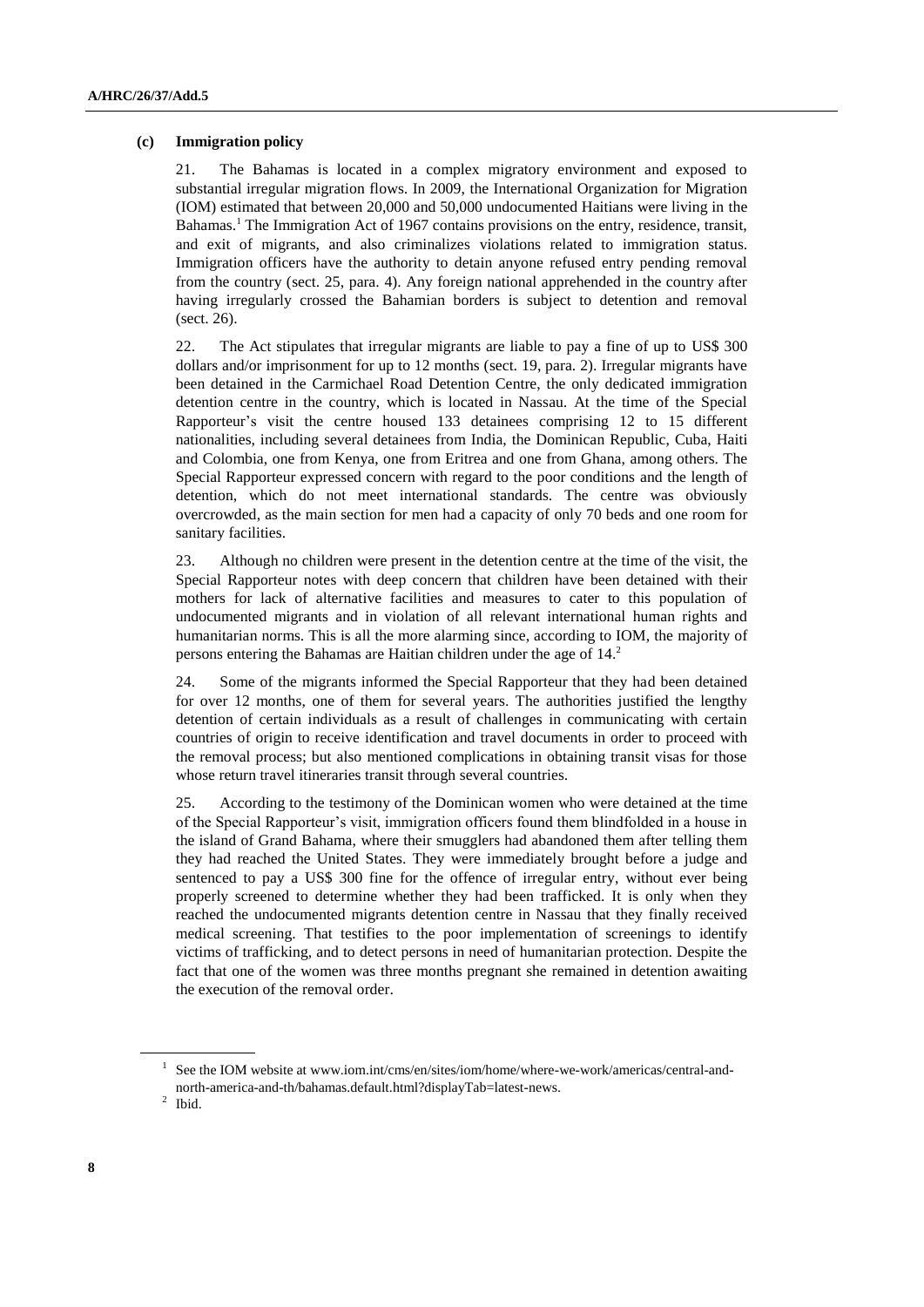26. The expedited processing and sentencing of irregular migrants apprehended in Grand Bahama is partly explained by the fact that Freeport does not have a facility to host irregular migrants, despite the large numbers of undocumented migrants apprehended at this location. The Government also informed the Special Rapporteur that immigration officers and law enforcement officers in Grand Bahama needed to receive more training in identifying and assisting individuals in need of international protection, as capacitybuilding efforts have been mainly concentrated in Nassau.

27. The Special Rapporteur warns that restrictive immigration policies further endangers vulnerable persons, who are put at risk of further violation and victimization if not properly identified by law enforcement officers.

28. The Special Rapporteur received information that the Government of the Bahamas has started to consider alternatives to detention for refugees, asylum seekers and, on certain occasions, for migrants, based on humanitarian grounds. The Government also took steps in 2012 to provide permanent residency for several long-term recognized refugees, most of Cuban and Haitian origin. Those initiatives are welcomed and should be extended to all persons in need of international protection.

### **2. Policy framework**

29. At the time of the Special Rapporteur's visit, the Bahamas had yet to finalize the national action plan to combat trafficking in persons, which is focused on prevention and assistance for victims. The Government informed the Special Rapporteur that the plan would incorporate existing guidelines that had been developed to ensure the protection of victims of trafficking in persons and the prosecution of offenders.

30. The Ministry of National Security, which has the primary responsibility for combating trafficking in persons, developed in 2012 the Guidelines for the Prevention, Suppression and Punishment of Trafficking in Persons, setting out practical measures which government officials and other partners have been encouraged to implement to further strengthen action to identify victims and potential victims of trafficking, to bring traffickers to justice and to enhance other counter-trafficking measures. The Guidelines also provide for standard operating procedures for: interviews; assistance and protection; medical care for victims; investigation; prosecution and punishment; data collection; coordination; cooperation; and international partnership. The Ministry of National Security, the Ministry of Social Services and Community Development and the Ministry with responsibility for immigration have the lead responsibility for oversight of the Guidelines. However, the Special Rapporteur notes that there are neither measures nor indicators in place to evaluate the effective implementation of the Guidelines and their impact.

#### **3. Institutional framework**

31. The Bahamas has adopted a multisectoral and multidisciplinary approach in combating trafficking in persons. The Inter-Ministry Committee on Trafficking in Persons was established in November 2011. It is the coordinating body for policy matters relating to trafficking in persons. As such, it provides advice on trafficking matters and makes recommendations to strengthen national anti-trafficking initiatives, including through the identification of opportunities for training, dissemination of information, public awareness and coordination. It is comprised of senior government officials from the Ministry of National Security, the Ministry of Foreign Affairs and Immigration, the Ministry of Finance, the Ministry of Labour and National Insurance, the Ministry of Social Services and Community Development and the Ministry of Health, as well as representatives from the Royal Bahamas Police Force, the Royal Bahamas Defence Force, the Department of Immigration, the Customs Department and the Office of the Attorney General and Ministry of Legal Affairs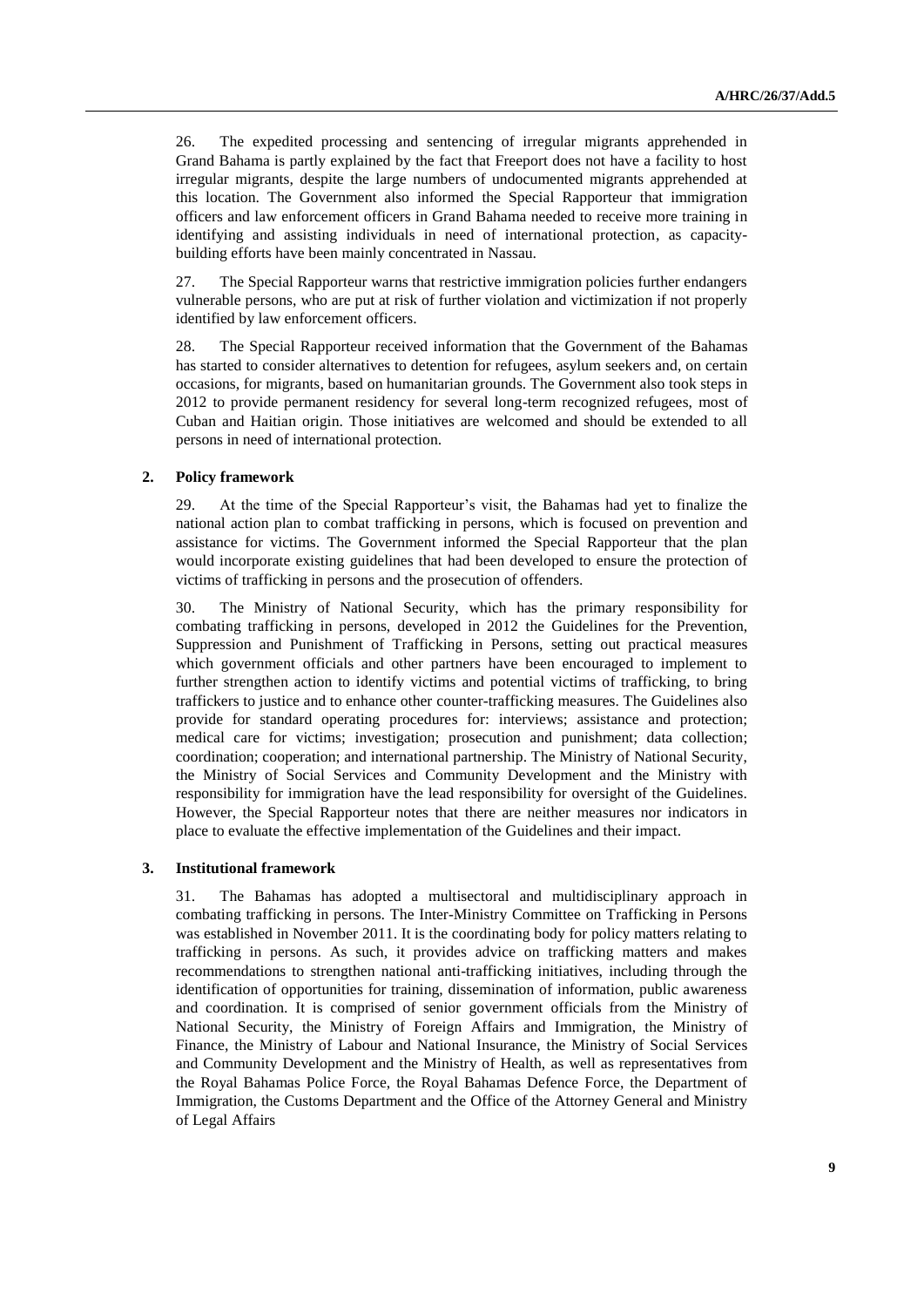32. The Trafficking in Persons Task Force, established in March 2012, is responsible for addressing matters relating to trafficking in persons ranging from the identification of victims to the prosecution of alleged traffickers, and serves as a forum for ensuring coordination between government agencies and NGOs working on trafficking in persons. It is comprised of government ministries and agencies, including those involved in the Inter-Ministry Committee (see para. 31 above), as well as representatives from four nongovernmental, community and faith-based organizations, namely: the Bahamas Crisis Centre, the Bahamas Red Cross Society, The Links, Incorporated and the Bahamas Christian Council. In carrying out its role, the Task Force can establish subcommittees. At the time of the visit, two functional subcommittees had been established: one on housing and one on raising public awareness, although no information was provided on their exact mandates.

33. The Ministry of National Security operates as the secretariat with responsibility for bringing together the members of the Inter-Ministry Committee and the Task Force and ensuring their proper functioning. It is envisaged that in the future, a special project unit in the Police Force will be created to coordinate and administer the activities of the Task Force, with members of the Task Force answerable to the unit; which would be headed by a senior officer and an assistant, both from the organized crime section of the Task Force. At the time of the visit, the Government had allocated US\$ 100,000 for the coordination of all anti-trafficking efforts.

34. The Special Rapporteur notes that, although the establishment of a dedicated task force is a positive step, the Task Force needs an institutionalized mandate, an allocated budget, a work plan with clear goals, and indicators to measure output, as well as a dedicated secretariat with trained professionals to efficiently carry out the mandate. Moreover, the Special Rapporteur notes that the engagement with the civil society needs to be strengthened and widened.

### **C. Identification of trafficked persons**

35. The 2012 Guidelines provide that victims of trafficking or potential victims may be identified through special law enforcement operations by the Royal Bahamas Police Force or the Department of Immigration and during migrant operations by the Royal Bahamas Defence Force; by medical professionals in hospitals and clinics; through observations and intelligence gathering on the Internet; and on the basis of referral by the general population. The police has the primary responsibility for identifying trafficked persons and works closely with the prosecutor's office in charge of confirming the status of the referred individual as a victim. Officers of the Department of Immigration are instructed to report to the police all observations of possible cases of trafficking, especially in contexts of sexual exploitation and forced labour. In carrying out their responsibilities to ensure occupational safety and health in accordance with the Health and Safety at Work Act of 2002, labour inspectors are instructed to report to the police any observations that trafficking in persons may be occurring; the police subsequently relays the information to the Inter-Ministry Committee and the Special Investigative Unit within the Task Force.

36. In the event that minors are identified as potential victims, the Child Protection Unit under the Ministry of Social Services and Community Development is to be notified immediately, so that it can take urgent action to assess the situation. At the time of the visit there was no recorded case of child trafficking in the Bahamas. The Ministry of Social Services and Community Development informed the Special Rapporteur that it was assessing a case of potential domestic-labour exploitation of a child of Haitian origin. Moreover, the Inter-Ministry Committee underlined that the Bahamas was facing a growing issue of migrant child labour, especially in tourist areas, where children brought from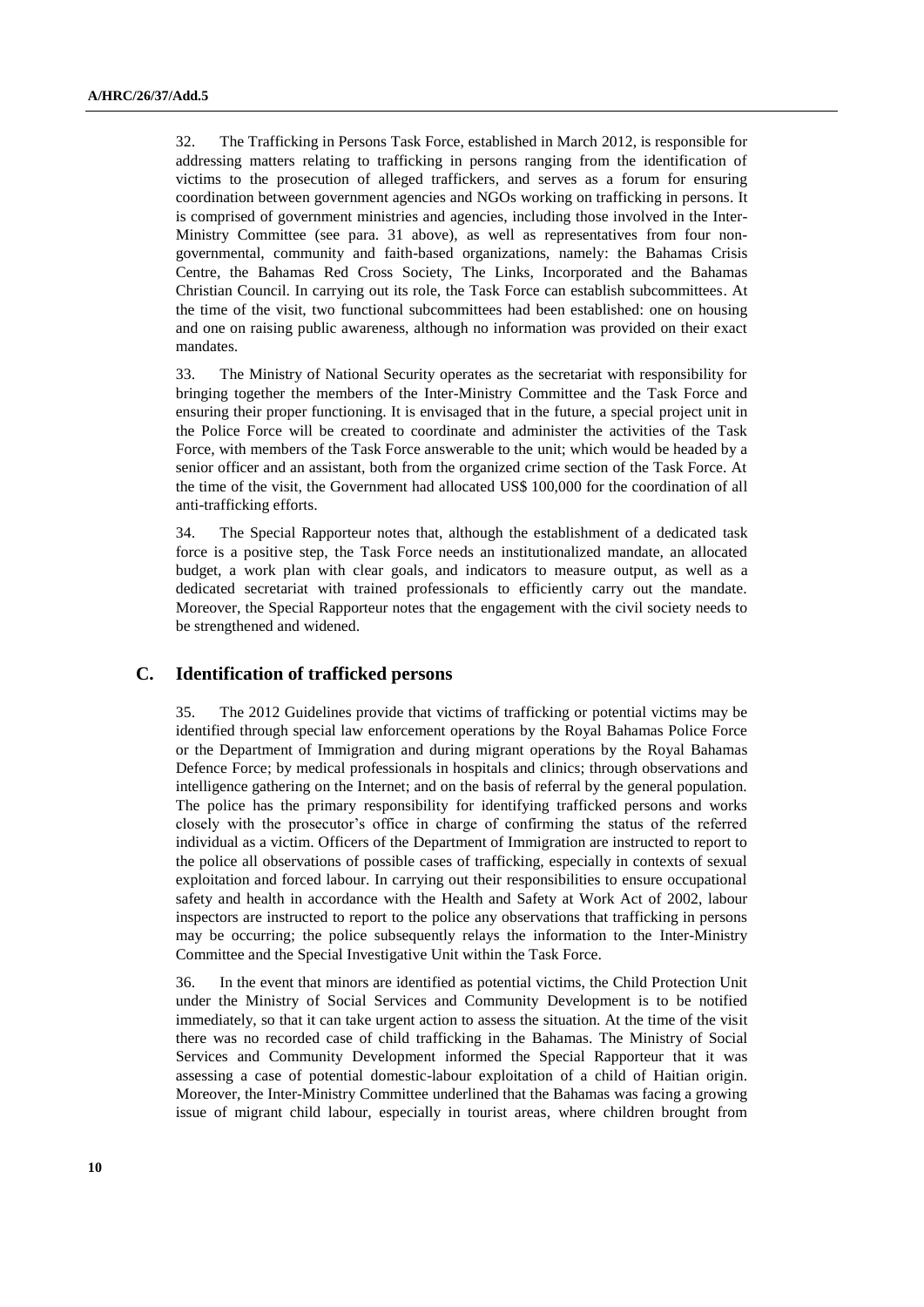Central America by organized networks are made to sell goods. Although there has been no evidence of trafficking cases to date, the situation of those children should be carefully monitored, as the persons running the networks seem to be taking advantage of mixed migratory flows.

37. The Department of Social Services within the Ministry of Social Services and Community Development informed the Special Rapporteur that a national hotline run by social workers had been established in Nassau and Grand Bahama to enable the reporting, by the general public, of gender-based violence and potential cases of trafficking in persons. In addition, the Special Rapporteur was informed that referrals could also be made through the Bahamas Crisis Centre. However, the hotline provides services in English only, thus limiting direct access for victims who are non-English speakers. The Special Rapporteur emphasizes that in order to be useful, the hotlines have to provide services in Creole, Spanish and, eventually, Mandarin to also be accessible to potential victims originating from Haiti, the Dominican Republic and other countries in Latin America, and China. Another major pitfall is the lack of awareness of the existence of the hotline. The general public appears to be largely unaware of the hotline, and statistical data on received calls were not provided.

38. The Inter-Ministry Committee informed the Special Rapporteur that the Royal Bahamas Defence Force had included a training module on awareness of trafficking in persons as part of the training for new enlisted personnel, as well as advancement and leadership courses. The Government reported that more than 240 service personnel have taken part in the programme. Training on the identification of victims and potential victims of trafficking is included in the module. Moreover, in the context of anti-smuggling operations, which are frequent in the Bahamian waters, defence forces have been sensitized on indicators to look for to identify victims of trafficking. However, the training programmes are still at an early stage and the number of trained officers has yet to become substantial.

39. Despite the development of guidelines to address trafficking in persons, including indicators for the identification of victims, the Special Rapporteur found that there is a need to develop comprehensive interview protocols incorporating a checklist enabling the detection of red flags. Law enforcement agents have to keep in mind that victims may not be forthcoming in telling the whole story and that sometimes they are coached by traffickers on responses to be given. Taking those factors into account, it is crucial that interviews are conducted on a one-on-one basis, to respect privacy and confidentiality.

40. The Special Rapporteur emphasizes that capacity-building through training on identification is important, and that identification protocols should be mainstreamed across the institutions coming into contact with potential victims. Specific training in the area of and questionnaires for unaccompanied minors should be developed, especially in a context where a large majority of those smuggled are minors, according to IOM statistics. The Government should also establish a harmonized data collection system whereby incidences of trafficking are recorded, in order to identify the trend, scope and manifestations of trafficking in the Bahamas and enhance identification, and design informed anti-trafficking responses.

41. The Special Rapporteur also received information on the alleged involvement of law enforcement officials in migrant smuggling operations, especially those involving boats transporting Haitians with the complicity of Bahamian nationals. The Special Rapporteur expressed concern that if such allegations are not properly investigated and action taken accordingly, it may hamper the effective identification of trafficked persons and may also result in distrust of law enforcement officers by trafficked persons.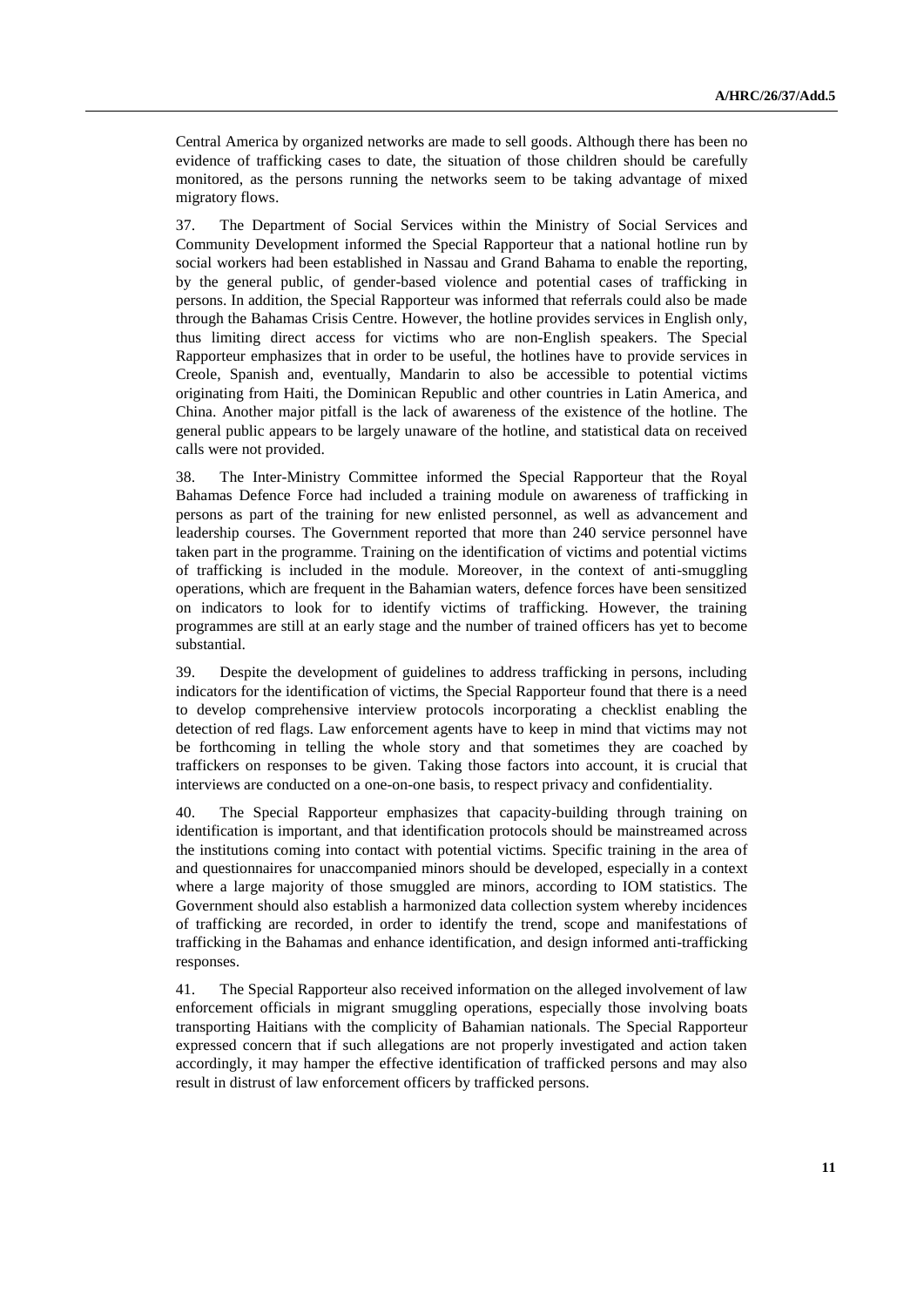42. Finally, law enforcement officers alone cannot carry the burden of the first identification; a proper referral mechanism needs to be developed to facilitate referrals of potential cases by the general population. Furthermore, in the best interest of the victim it is important that social workers be present during immigration raids and marine border control operations so as to provide the necessary first assistance to persons in positions of vulnerability caught in mixed migration flows, including potential victims of trafficking.

## **D. Assistance for victims**

43. Section 20, paragraph 1, of the Trafficking in Persons Act stipulates that "the Minister responsible for national security in conjunction with the Minister responsible for social services shall develop a plan in consultation with non-governmental organizations and other representatives of civil society for the provision of appropriate services from governmental and non-governmental sources to victims of trafficking and dependent children accompanying the victims". Such services are defined by the law to include safe housing; psychological counselling in a language that the victim understands; medical assistance; employment, educational and training assistance; and legal assistance. The age, gender and special needs of victims are to be taken into account when planning and delivering such services. To provide a framework in which to operationalize those legal provisions the Government developed the Plan to Provide Assistance to Victims of Trafficking in Persons and Their Accompanying Dependent Children, covering the period 2013–2016. The framework has been coordinated by the Ministry of National Security and the Ministry of Social Services and Community Development in consultation with the Inter-Ministry Committee and the Task Force. The implementation of the Plan is to be assessed yearly vis-à-vis the effectiveness of the services for the victims and their accompanying dependent children and to take into account the dynamic nature of the crime of trafficking in persons. Under the plan, each entity providing services to trafficking victims is requested to establish an effective data collection system to track the services provided to such victims. The data should include information pertaining to the number of trafficked victims assisted each year; the number of employees who provide assistance to the victims and the approximate cost of the services provided. However, the plan was only recently finalized, in 2013, and no evaluation was available at the time of the visit.

44. The Trafficking in Persons Investigation Section of the RBPF Central Detective Unit is mandated to provide assistance for the immediate removal of victims from the environment of exploitation and transfer them to a safe location. The Trafficking in Persons Act further provides that the Ministry of National Security should ensure the security of victims and members of their families residing in the Bahamas.

45. In accordance with the Plan, the Department of Social Services is charged with defining a tailored assistance programme for each identified victim. The Plan also provides that once victims are identified, victim service providers, such as the Bermuda Crisis Centre, the Bahamas Red Cross Society or other NGOs or faith-based and community organizations, should provide, inter alia, pre-arranged shelter, medical assistance and legal advice. For example, the Bahamas Red Cross Society has a number of services that have been extended to victims of trafficking, including the Meals on Wheels programme, through which hot meals and food staples are delivered to victims, and a programme in which clothing, hygiene kits and household items are distributed throughout New Providence from Monday to Friday. However, it is not clear whether NGOs have developed specific projects to assist victims of trafficking in persons with trained staff and specific indicators to measure the impact of their activities.

46. At the time of the visit, there was no government-run shelter in the Bahamas; victims were hosted in safe houses and provided with basic necessities, such as clothing,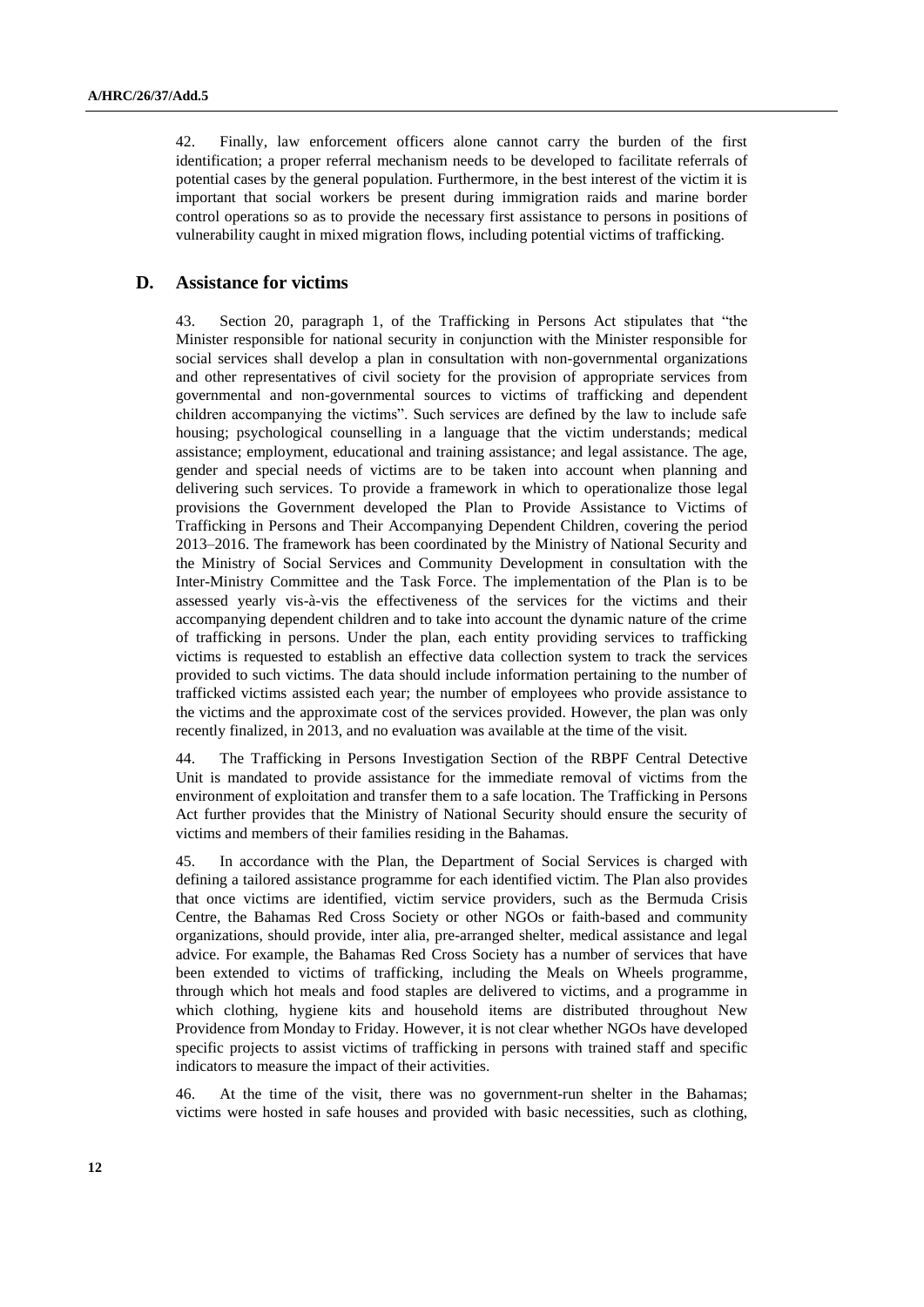food and toiletries. The Bureau of Women's Affairs, under the Ministry of Social Services and Community Development, established a partnership with the Bahamas Crisis Centre, a non-profit, independent organization primarily pledged to respond to the needs of all victims of sexual, physical and psychological abuse, including victims of trafficking. According to the 2012 Guidelines, the centre, which acts as a focal point for the support of victims and potential victims of trafficking in persons, operates a hotline for victims of abuse, including victims of trafficking in persons. It provides victims with, among other things, emergency shelter and counselling and receives a yearly grant from the Government. The Government also has a partnership with the Links Safe House, a residential facility which provides shelter for victims of domestic violence, and which is also open to victims or potential victims of trafficking in persons for labour exploitation. The Links Safe House also receives an annual subsidy from the Government. At the time of the visit, no victims of trafficking were being sheltered by either of those organizations and the Special Rapporteur regrets that attempts to visit the premises were unsuccessful.

47. The Special Rapporteur was informed of the difficulties of providing a dedicated shelter in a small country such as the Bahamas, as it would be difficult to maintain safety and confidentiality. The Special Rapporteur regretted that, although victims have been provided shelter in safe houses, that system operates on an ad hoc basis, with no 24-hour on-site supervision or counselling. Moreover, victims regrettably are not provided with monthly allowances, which has a significant impact on access to dignified living. This is all the more worrisome as no victim has been provided with a temporary work permit, despite the fact that those engaged in legal proceedings have remained under the protection of the State for more than six months, time during which they have not been able to earn a living and support the families they left behind. The situation puts the rescued victims in a position of vulnerability to exploitation and vis-à-vis traffickers, as they may be tempted to look for ways to earn a living in the informal market. It further creates psychological and moral distress, as victims often leave behind families that they need to care for. Therefore, it is important that the Government rapidly allocates funds for the provision of monthly allowances to victims who are being assisted.

48. The Department of Social Services informed the Special Rapporteur that it had provided assistance to three Jamaican women trafficked for commercial sexual exploitation and to two men from the Dominican Republic identified as potential victims of labour exploitation. The victims were sheltered in two different locations and their needs were assessed by social workers. IOM provided support in safely repatriating two victims.

49. Section 14 of the Trafficking in Persons Act stipulates that the Director of Immigration should grant, as appropriate, temporary residency authorization to identified victims in order to facilitate the investigation and prosecution processes. The provision prima facie suggests that such authorization might be contingent on victims' cooperation in judicial proceedings; however, the Government informed the Special Rapporteur that the temporary residency permit provided for in the Act is not contingent on such cooperation. The Special Rapporteur notes that, despite the provisions, one of the two Jamaican victims under the care of the State at the time of the visit had an expired temporary stay permit, for which renewal had been delayed for a month due to a lack of timely coordination between the Department of Social Services and the Department of Immigration. The national legal framework does not provide for the option for victims of trafficking to seek permanent residence in the Bahamas if they so wish. Such provisions are important for those victims who cannot return to their community of origin because it would not be in their best interest or because it might put them at further risk of being trafficked again or facing reprisal.

50. The Special Rapporteur notes the insufficient involvement of civil society actors in implementing victims' assistance programmes. The Bahamas has a nascent civil society and the Government needs to devise a scheme by which more grass-roots organizations are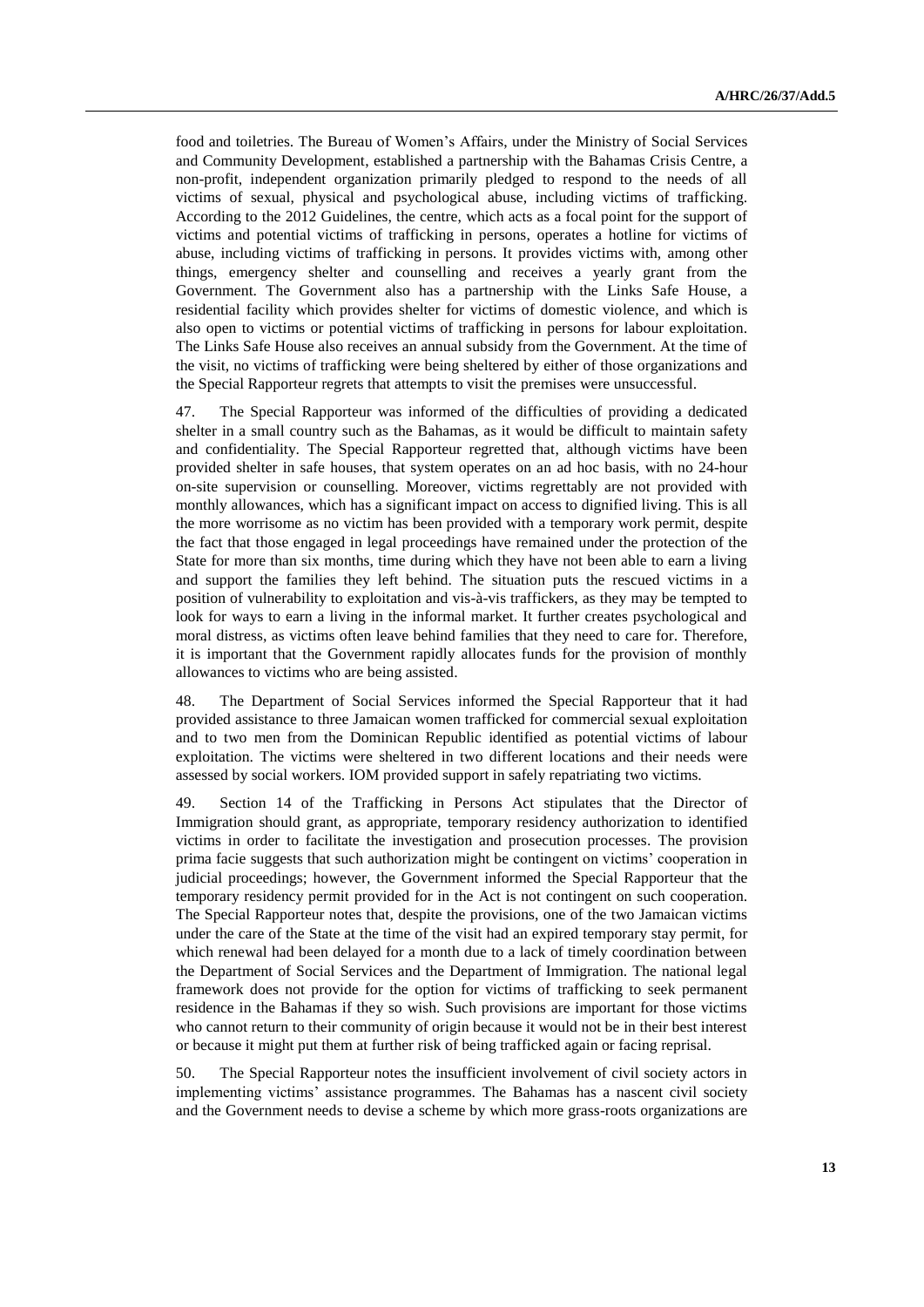mobilized for the identification of, and provision of assistance to, victims, namely through awareness-raising and adequate training. Partially outsourcing victim assistance to NGOs has proven to be optimal in several countries. The Special Rapporteur underlined that trafficking in persons could be efficiently tackled only through a multi-stakeholder approach, with civil society being a major player.

## **E. Investigation, prosecution and punishment**

51. RBPF is in charge of investigating trafficking offences; its representatives on the Task Force are part of a specialized unit with experience in dealing with victims of sexual crimes, including victims and potential victims of trafficking in persons. The specialized investigative unit acts to ensure that all partners are engaged when a trafficking matter comes to its attention. RBPF is charged with keeping a record on investigations into and cases of trafficking in persons.

52. The Guidelines provide that an investigator should be assigned to each trafficking case and early consultation should be undertaken between the RBPF investigators and the prosecutors in order to ensure that all possible evidence is explored and that the correct charge or charges are pressed.

53. The Office of the Attorney General and Ministry of Legal Affairs is in charge of prosecuting cases of trafficking and has established a team of trained prosecutors with special skills in interacting with victims of trafficking. The prosecutors themselves are to be in direct contact with victims and to assess their situation in order to confirm their status as victims. The Attorney General informed the Special Rapporteur that the Prosecutor's Office was developing a partnership with the United Kingdom of Great Britain and Northern Ireland to develop protocols for the investigation and prosecution of trafficking in persons. A tailored criminal justice response to trafficking is planned to be operational in 2014.

54. Trafficking offences can be tried before both the Supreme Court and magistrate courts, and the Attorney General reported that a system of swift justice had been established for the speedy trial of cases of trafficking in persons. Prosecutors in the Office of the Attorney General and Ministry of Legal Affairs who specialize in the prosecution of sexual offence cases are also involved in the prosecution of trafficking-related cases. The Government is considering the creation of a specialized court to try sexual offences, including trafficking-related cases. However, the first trafficking case was referred to the Supreme Court, in view of its tougher sentencing, to send a strong message that the Bahamas will not tolerate that type of crime.

55. A number of legal provisions ensure the protection of victims during the investigation and prosecution phases. The Criminal Evidence (Witness Anonymity) Act of 2011 includes as "qualifying offences" crimes committed under the Trafficking in Persons Act and provides for the protection of the identity of witnesses during the investigation of criminal offences and during criminal proceedings and matters connected therewith, and for the admissibility of evidence in criminal proceedings to be obtained by way of live television link. Section 13 of the Trafficking in Persons Act recommends that witnesses should be considered for entry into the witness protection programme established under the Justice Protection Act of 2006 if it is determined that they are at risk of being subject to violent reprisals. It also allows for cases to be tried in camera in order to protect victims/witnesses. The Trafficking in Persons Act also provides the possibility for victims to deliver impact statements. The amended section 185 of the Criminal Procedure Code,<sup>3</sup>

<sup>&</sup>lt;sup>3</sup> See the Criminal Procedure Code (Amendment) Act of 2011.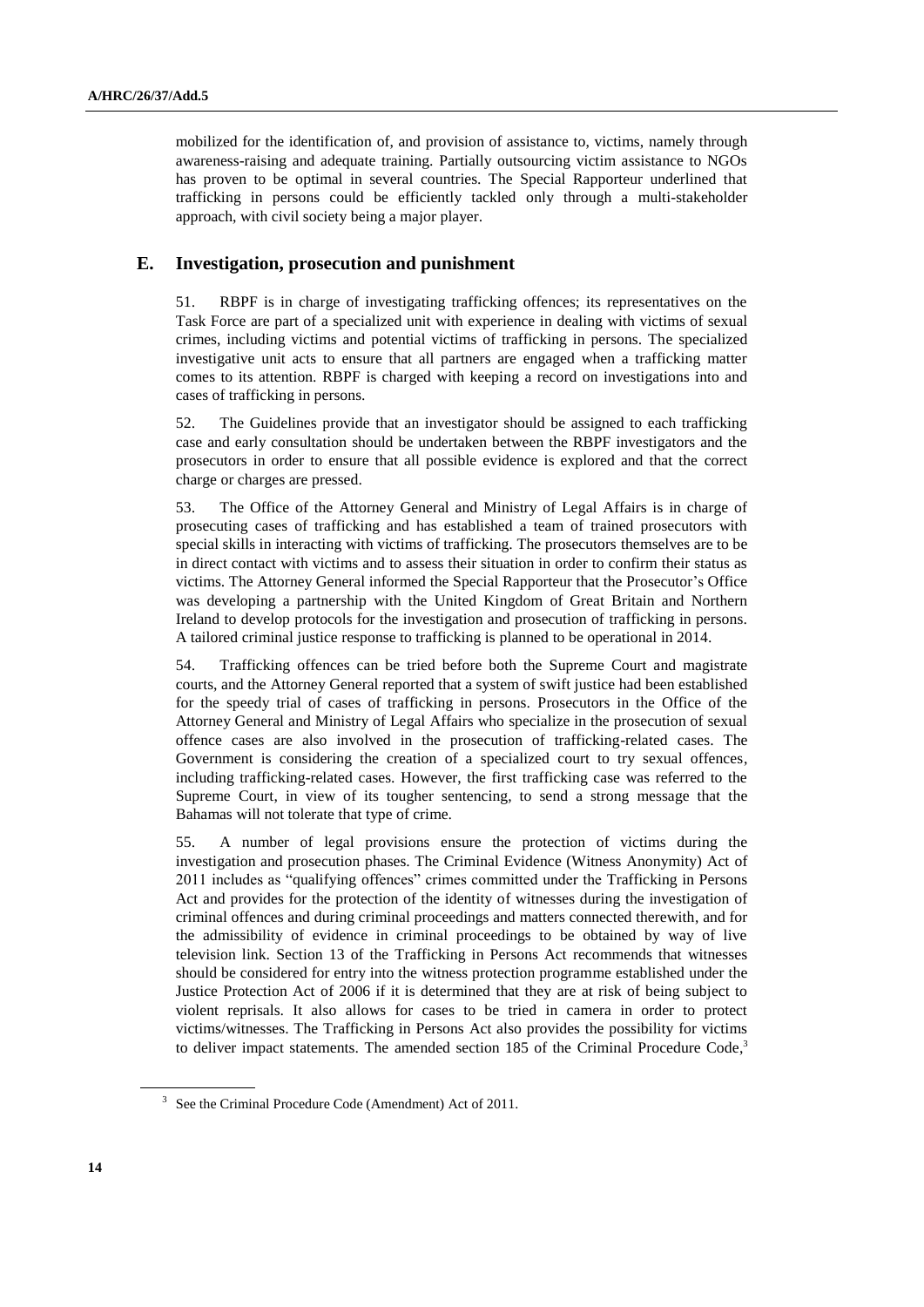which allows the Court to receive any relevant representation from the victim before handing down a sentence, is applicable to victims of trafficking.

56. At the time of the visit, the Bahamas was prosecuting its first two cases of trafficking in persons. The cases concerned two Jamaican women who were allegedly trafficked by two Jamaican women residing in the Bahamas. A Bahamian man was also involved in one of the cases, including in the transportation of the victim. The two victims were allegedly trafficked for commercial sexual exploitation and lured by the promise of a job. The victims reported that they were afraid to denounce their situation to the police as they had become irregular migrants, an argument which was also used by their traffickers to exert pressure on them. One of the victims was rescued during an immigration raid in a bar and the other was identified by the police during an identity check. The Government informed the Special Rapporteur, after the mission, that a third case was being tried before a magistrate court; it concerns a woman who was forced to dance in a nightclub and prostitute herself.

57. In one of the cases the presumed trafficker was charged with trafficking in persons, unlawful withholding of identification documents and transporting. If convicted by the Supreme Court the alleged traffickers could be sentenced to 5 years' to life imprisonment, subjected to forfeiture of property and ordered to pay full restitution to the victim. Aggravating circumstances are also provided for in section 8, paragraph 1 (a) to (h). An additional 2 years' imprisonment could be imposed for the use of or threats to use a dangerous weapon, an additional 3 years if the trafficking was part of the activity of an organized criminal group; and an additional 4 years if the trafficking occurred as a result of the abuse of power or a position of authority. An additional 5 years' imprisonment could be imposed if the victim was subjected to serious bodily injury or sexual assault, if the victim is a minor or if the victim was exposed to a life-threatening illness or to drug addiction. An additional 10 years' imprisonment could be imposed if the victim suffered a permanent lifethreatening injury.

58. Despite the recent positive developments, the Special Rapporteur notes that the prosecution rate remains relatively low considering that the Trafficking in Persons Act was enacted in 2008. That emphasizes the need for the Government to strengthen capacities for the identification of victims and also strengthen the activities of prosecutors in charge of confirming the status of victims of trafficking. In that regard the Special Rapporteur notes that mandating the prosecutors alone to determine the status of victims might not be in the best interest of victims. Social workers need to be involved at the very first stages of the identification of status so as to guarantee victims access to appropriate assistance regardless of whether or not they decide to cooperate with the judicial process.

## **F. Redress for victims of trafficking**

59. Compensation and restitution are an integral part of effective remedies for victims of trafficking. Section 6 of the Trafficking in Persons Act provides that when a defendant is found guilty of trafficking, the court shall order the payment of restitution to the victim to compensate for: (a) costs of medical and psychological treatment, (b) costs of physical and occupational therapy and rehabilitation, (c) costs of necessary transportation, temporary housing and childcare, (d) lost income, (e) legal counselling fees, (f) emotional distress and (g) any other loss suffered by the victim. The Act also envisages the confiscation and forfeiture of assets and proceeds from trafficking offences, which should first be used for the payment of restitution. The law does not speak of compensation; however, in the absence of an institutionalized compensation scheme it is not clear whether victims would systematically be granted any compensation. Moreover, tying restitution to the conviction of perpetrators makes it contingent on victims' cooperation in judicial processes, thus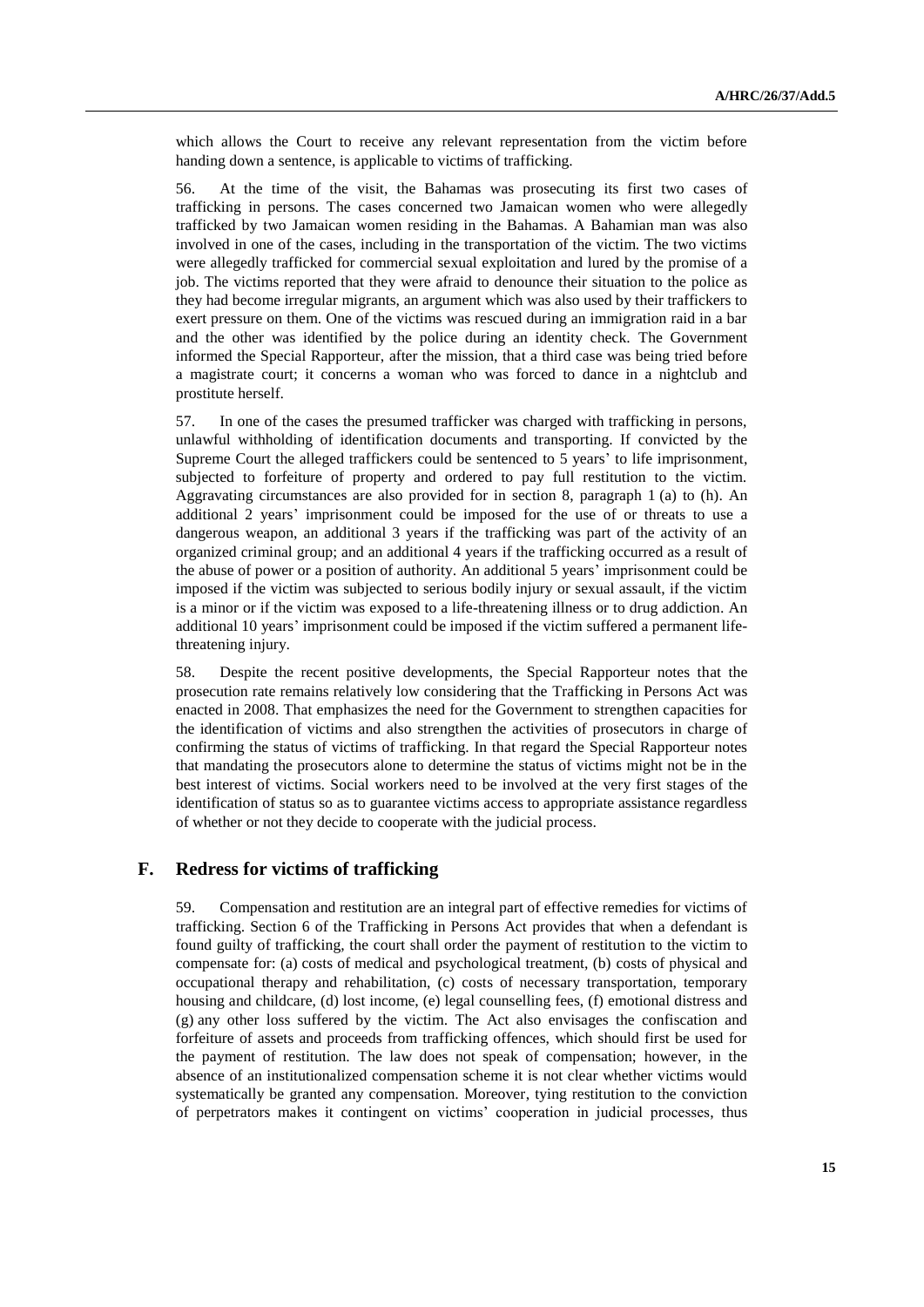automatically depriving those victims who are reluctant to file complaints against their traffickers from obtaining restitution and compensation. The Special Rapporteur advocates for the establishment of a victims' fund to allow for the compensation of all victims.

60. Another important means of redress, specifically for victims of labour trafficking, is the recovery of unpaid wages; however, no information was provided on the possibility for victims to lodge civil cases for unpaid wages. Notwithstanding, the Employment Act stipulates that where an employer is found guilty of an offence in respect of any employee, the court may, in addition to any other penalty, order the employer to pay to the employee any overtime pay, vacation pay, or other wages to which the employee is entitled under the Act, the non-payment or insufficient payment of which constituted the offence (sect. 76). Moreover, the Special Rapporteur notes that the Immigration Act (sect. 29, para. 3) criminalizes employers who hire undocumented migrants; therefore fines imposed on those who employ undocumented migrants could also be used to compensate victims of trafficking who have suffered labour exploitation.

## **G. Repatriation and reintegration**

61. The Government informed the Special Rapporteur that, at the time of the visit, one of the three identified victims from Jamaica (see para. 48 above) had been repatriated to her country of origin with the help of IOM. The Government of Jamaica provided support in that regard. The Bahamas have set a good practice in cooperating with the Jamaican police, which verified the victim's place of origin to ensure her safe return.

62. There was no information on the reintegration of victims, either in communities of origin or in the Bahamas. The plan to assist victims of trafficking mentions that victims should be provided with information on access to services available to them in the Bahamas or in their home country should they wish to be repatriated, in order to ensure a sustainable reintegration process. However, it is not clear whether any reintegration services are available yet and, if so, what they consist in. Moreover, the Department of Labour had yet to provide information to the Inter-Ministry Committee with regard to assisting victims with employment opportunities, which is contingent on the delivery of work permits by the Department of Immigration.

63. Although there is no institutionalized compensation scheme, the Government informed the Special Rapporteur that the two Dominican males, who were not identified as victims of trafficking in persons, were assisted in their return to their home country and provided with a small stipend from funds earmarked for victims of trafficking in persons before their repatriation. The Government reported that no cases of labour exploitation had been identified in the Bahamas.

## **H. Prevention**

### **1. Public awareness**

64. Public awareness of the phenomena of trafficking in persons remains limited, including among civil society actors, which the Special Rapporteur finds alarming. It is all the more worrisome that so far national efforts have mainly been deployed on the island of New Providence, in particular in Nassau, whereas a large number of migrants have arrived and worked on the island of Grand Bahama.

65. The Ministry of National Security and the Bureau of Women's Affairs have responsibility for the coordination and implementation of the activities aimed at preventing trafficking in persons. The Inter-Ministry Committee informed the Special Rapporteur that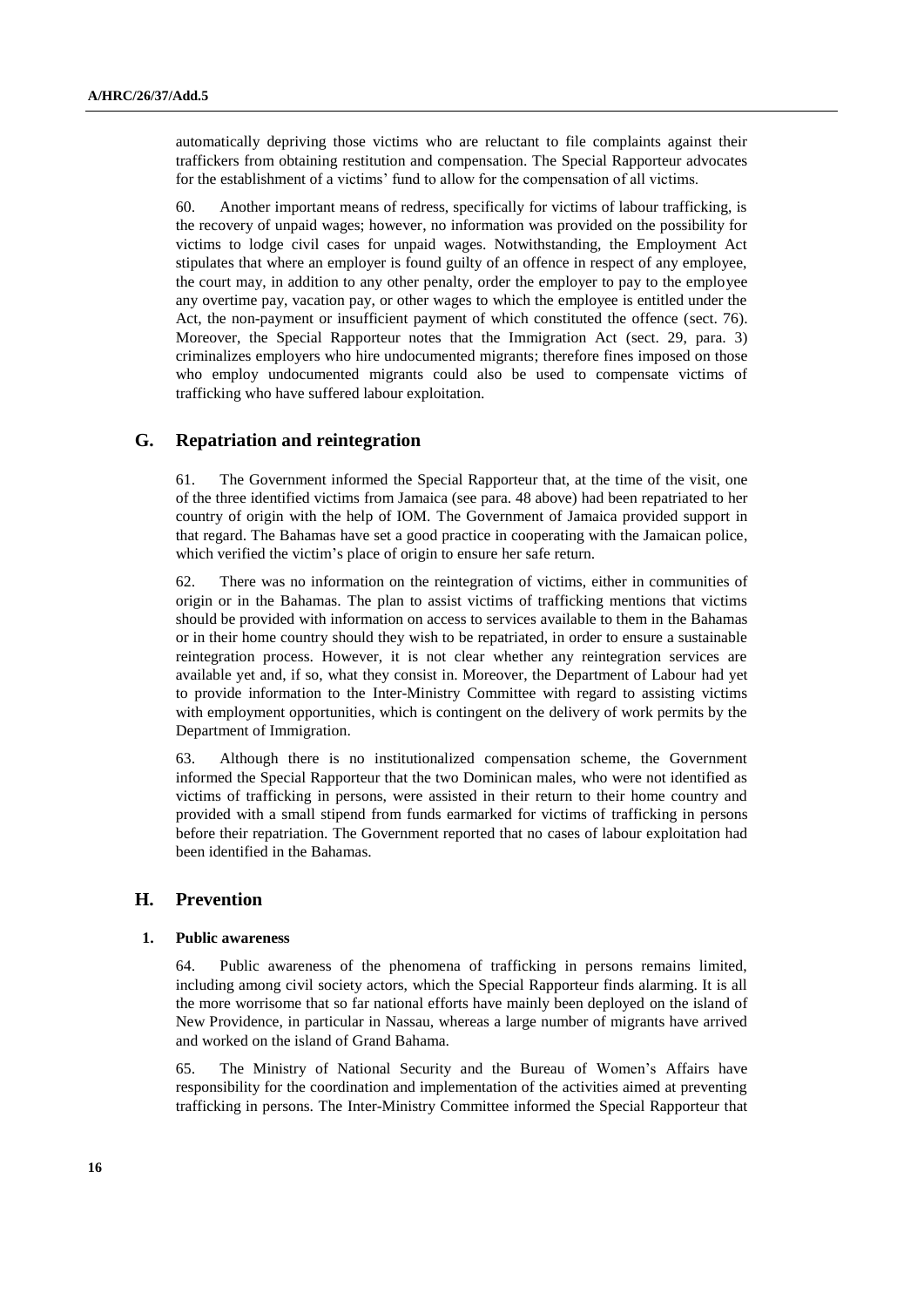it had held a public forum on trafficking in persons in March 2012 with a view to fostering greater public understanding of the complexities of trafficking in persons, and the differences between trafficking in persons, illegal immigration and migrant smuggling.

66. The Department of Social Services mentioned the adoption of a new approach and strategy to raise public awareness about child abuse, which was inclusive of trafficking in children. Elements of the new approach are said to include short messages before the main feature in movie theatres, messages on social media and advertisements printed on cash register receipts. However, no examples of the awareness-raising support were shown to the Special Rapporteur.

67. In late 2013, the Task Force produced pamphlets and public service announcements on trafficking in persons. The pamphlet distribution was at its preliminary stage at the time of the visit. The Government informed the Special Rapporteur that plans were under way to have public announcements aired on the private stations in addition to the public channels.

68. Additional awareness-raising projects envisaged by the Government include the preparation of presentations on trafficking in persons for schools; the organization of presentations for the public administration and other organizations by members of the Task Force who have participated in the training of trainers sessions conducted by IOM; and the production of posters representing specific aspects of trafficking in persons, such as labour exploitation.

### **2. Safe migration**

69. The Special Rapporteur has advocated for the establishment of safe migration pathways to prevent trafficking in persons, bearing in mind that the Bahamas needs foreign workers. In that regard the Government informed the Special Rapporteur that a mechanism in place allowed for the delivery of seasonal or temporary work permits. One of the conditions for issuing visas at the request of a given company is the departure of foreign workers who were previously granted visas to work temporarily in the country for that company. However, the system seem to tie the work visa to a single employer, thus increasing the vulnerability of migrant workers to the good will of employers and limiting their ability to change employer if they so wish.

70. The Bahamas also has provisions for 30-day visas for entertainers, such as salsa dancers, mainly from Southern American countries. The Special Rapporteur mentioned to representatives of the Ministry of Labour and National Insurance that the conditions of employment of those workers should be closely screened and monitored to reduce the risk of exploitation, especially in the case of women and girls.

## **I. Cooperation and partnership**

71. The Government of the Bahamas has demonstrated good appreciation of the transnational nature of trafficking, which requires the participation of source, transit and destination countries, as well as bilateral partners in anti-trafficking work, including in the areas of identification of victims, exchange of information, joint investigations, judicial cooperation and capacity-building.

72. In terms of mutual legal assistance and joint investigations, section 11, paragraph 1, of the Trafficking in Persons Act stipulates that the offence of trafficking in persons constitutes an extraditable offence and that, in that respect, any State party to the Palermo Protocol will be deemed a "treaty State" within the meaning of the Act. The Office of the Attorney General informed the Special Rapporteur that although there was no formal agreement with Jamaica, a good partnership had been established in the investigation and prosecution of the current cases. Moreover, the Bahamas has signed three treaties of mutual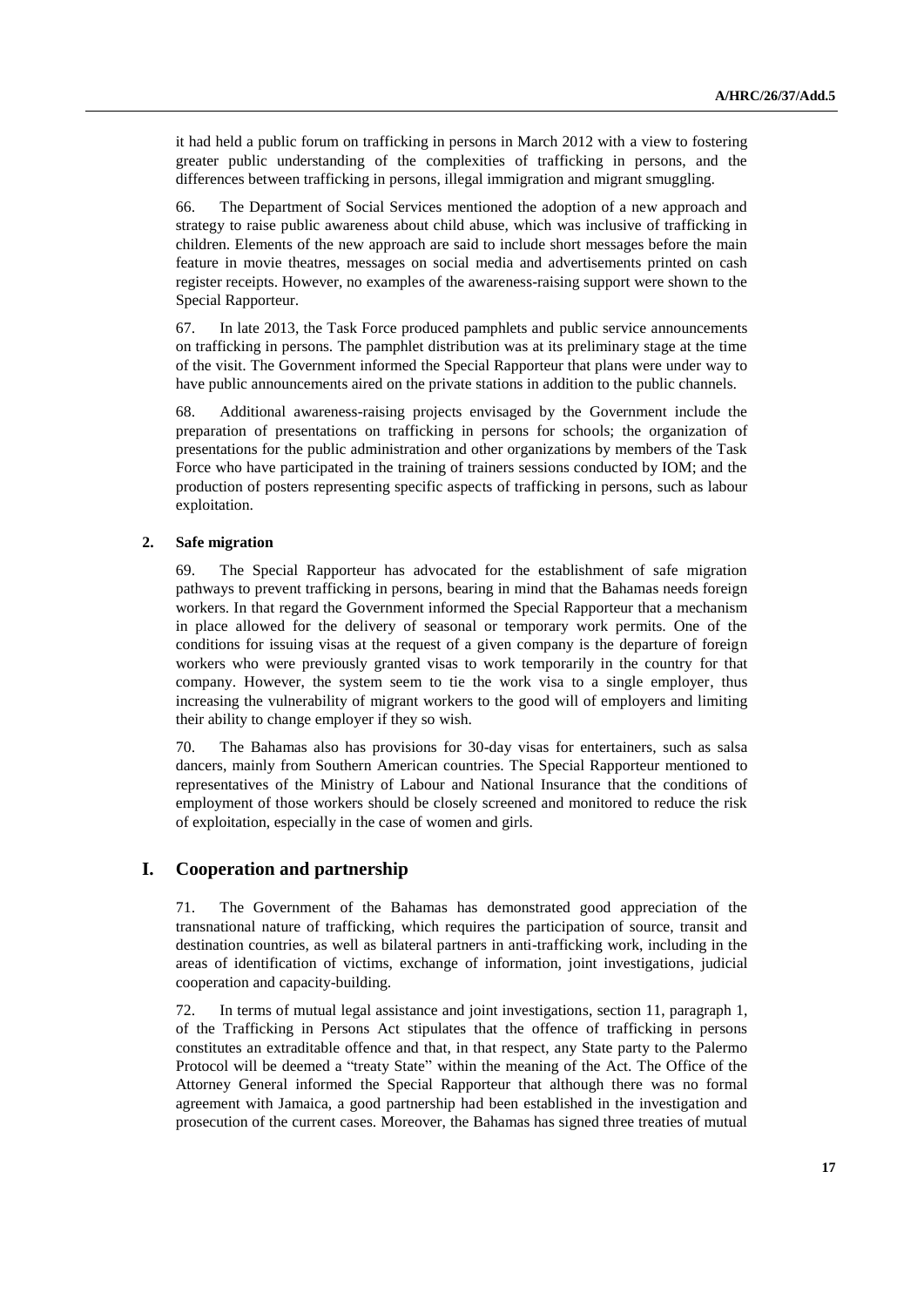legal assistance: with the United States (1987), with the United Kingdom (1988) and with Canada (1990). As at the time of the visit no request for assistance had been made under the various agreements with regard to trafficking in persons, but the Special Rapporteur acknowledged the importance of having such mechanisms in place.

73. The Bahamas has memorandums of understanding with Cuba and Haiti providing for the expedited deportation of irregular migrants, which have proven not to be conducive to the proper screening of persons who might be in need of international protection in mixed migratory flows. Concerns were raised that the memorandums might jeopardize the welfare of migrants in need of international humanitarian and human rights assistance. Therefore, it is urgent that the Bahamas review existing memorandums of understanding and ensure that they are in compliance with international standards.

74. In May 2012, the Inter-Ministry Committee and the Task Force opened channels of communication with the diplomatic and consular corps in the Bahamas, which have been encouraged to report any suspicion of trafficking cases.

#### **1. Capacity-building**

75. The Government reported that the Bahamas was currently partaking, jointly with Saint Lucia, in a 36-month project initiated by IOM aimed at strengthening institutions dealing with human trafficking. In September and October 2013, the Task Force and Inter-Ministry Committee members participated in technical skills training and training of trainers on trafficking in persons.

76. The Bahamas hosted two seminars in 2011: one on "Strengthening the capacity of law enforcement officials, judges and prosecutors in the Caribbean to identify and combat trafficking in persons, especially women and children", which was held in collaboration with the Organization of American States, and another on "Protecting vulnerable migrants", organized in collaboration with the Office of the United Nations High Commissioner for Refugees and sponsored by IOM. A partnership was also established with IOM for the training of judges and lawyers. The Inter-Ministry Committee members also participated in the Caribbean Regional Conference on the Protection of Vulnerable Persons in Mixed Migration Flows, organized by the Office of the United Nations High Commissioner for Refugees and IOM, in 2013.

77. In March 2012, the Government of the United States conducted a training exercise on trafficking in persons for members of the Inter-Ministry Committee and the Task Force, and in June 2012 it sponsored a study tour for them in Miami, Florida.

## **III. Conclusions and recommendations**

### **A. Conclusions**

78. **The Bahamas has demonstrated commitment in combating trafficking in persons, including through the ratification of international instruments on trafficking, the adoption of a national law to combat trafficking in persons in accordance with the Palermo Protocol and the development of a multisectoral approach to provide assistance and remedies to victims.** 

79. **The Office of the Attorney General has set out good practices in cooperating with the Jamaican authorities and creating a precedent for bilateral joint investigations of cases of trafficking. The trial of the two cases of human trafficking before the magistrate court and the Supreme Court, although coming late, sends a strong message to potential traffickers. The existence of agreements for mutual legal**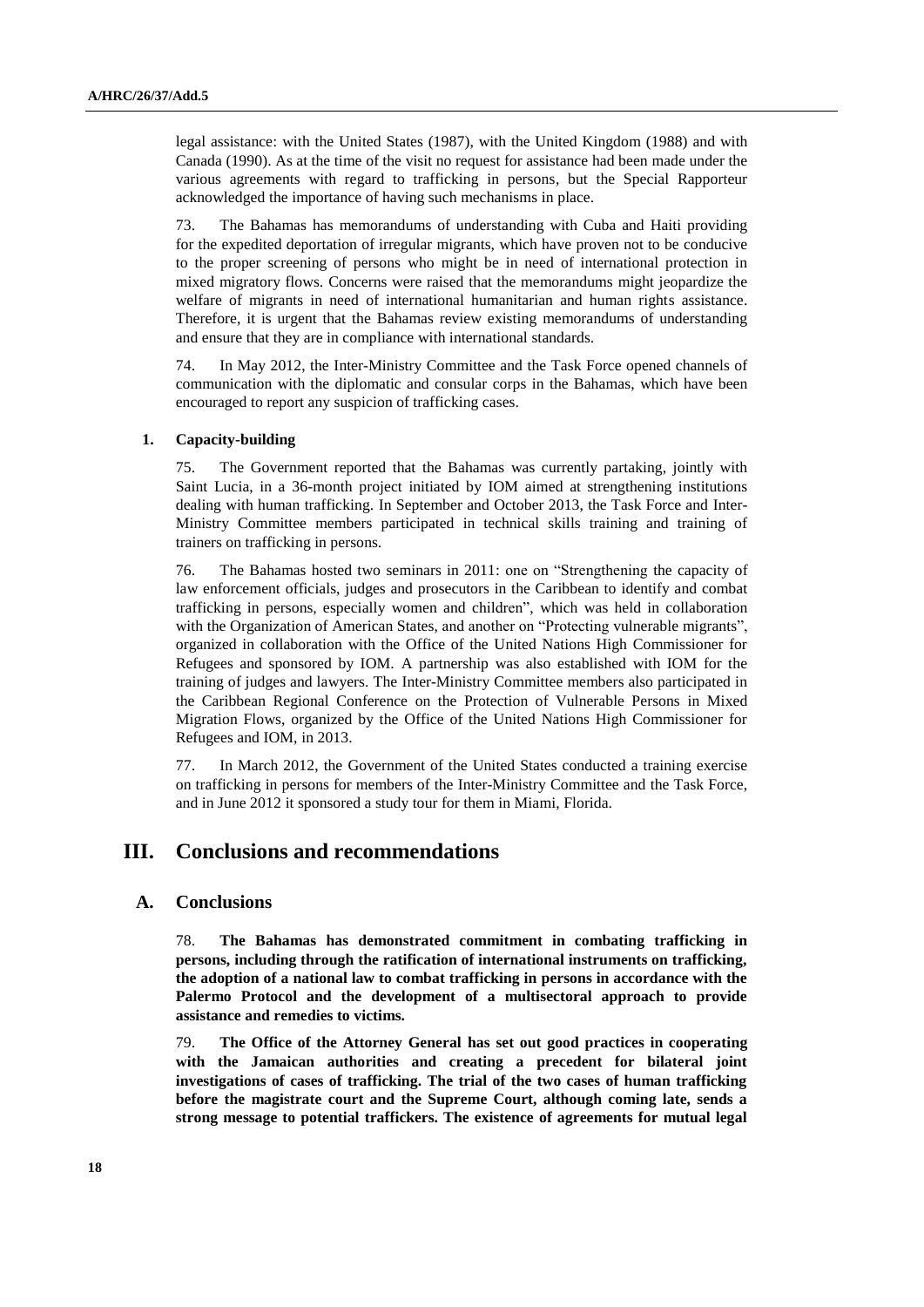**assistance between the Bahamas and countries such as the United States of America, the United Kingdom of Great Britain and Northern Ireland and Canada is also positive, as is the country engagement with international organizations to enhance capacity-building at the national level.** 

80. **However, the country lacks a comprehensive assessment of the trends and scope of trafficking, and victims are rarely identified or referred to assistance programmes. The restrictive immigration policy leading to the Government's rapid deportation of migrants, who arrive mainly by boat, especially from Haiti and the Dominican Republic, informed by existing memorandums of understanding with the countries involved, may lead to the arrest, detention and deportation of potential victims of trafficking without providing the opportunity for identification and assistance. The Special Rapporteur's fears are heightened by the fact that there is a capacity gap in terms of ability for quick and accurate identification of victims of trafficking.**

81. **While the Government has started to incorporate information on human trafficking into the regular training curriculum of the Royal Bahamas Police Force and the Royal Bahamas Defence Force, there is an urgent need to scale this up and continually enhance the knowledge and skills of those front-line officers to identify and protect trafficked persons.** 

82. **Labour inspectors are unable to carry out their functions of inspection and monitoring of companies to ensure compliance with labour standards, including, importantly, to assist in the identification of trafficked persons and potential victims of trafficking, because they have insufficient human capacity and a limited mandate.** 

83. **Comprehensive assistance for victims remains at a preliminary stage. While victims are provided with some assistance, there is no specialized shelter for trafficked persons which can respond to victims and provide them with the psychological, medical, language and other support services they may need. Furthermore, assisted victims do not have access to compensation or a monthly allowance, nor can they work while awaiting the outcome of the legal proceedings, which often takes several months.**

84. **While acknowledging the Government's efforts to raise awareness, prevention is still at an early stage. The general population and civil society remain unaware of both the issue of trafficking and the government action taken to combat and prevent it. Existing tools, such as the hotline to report vulnerable or endangered women and children, need to be advertised further, and awareness of the different activities undertaken by the Government to tackle the issue should be raised in order to mobilize and ensure partnerships with grass-roots organizations that may come in direct contact with potential victims of trafficking.** 

85. **In view of the above observations the Special Rapporteur makes the recommendations listed below**.

### **B. Recommendations**

86. **With respect to the international framework, the Special Rapporteur recommends that the Government:**

**(a) Ratify, without delay, the Optional Protocol to the Convention on the Rights of the Child on the sale of children, child prostitution and child pornography;**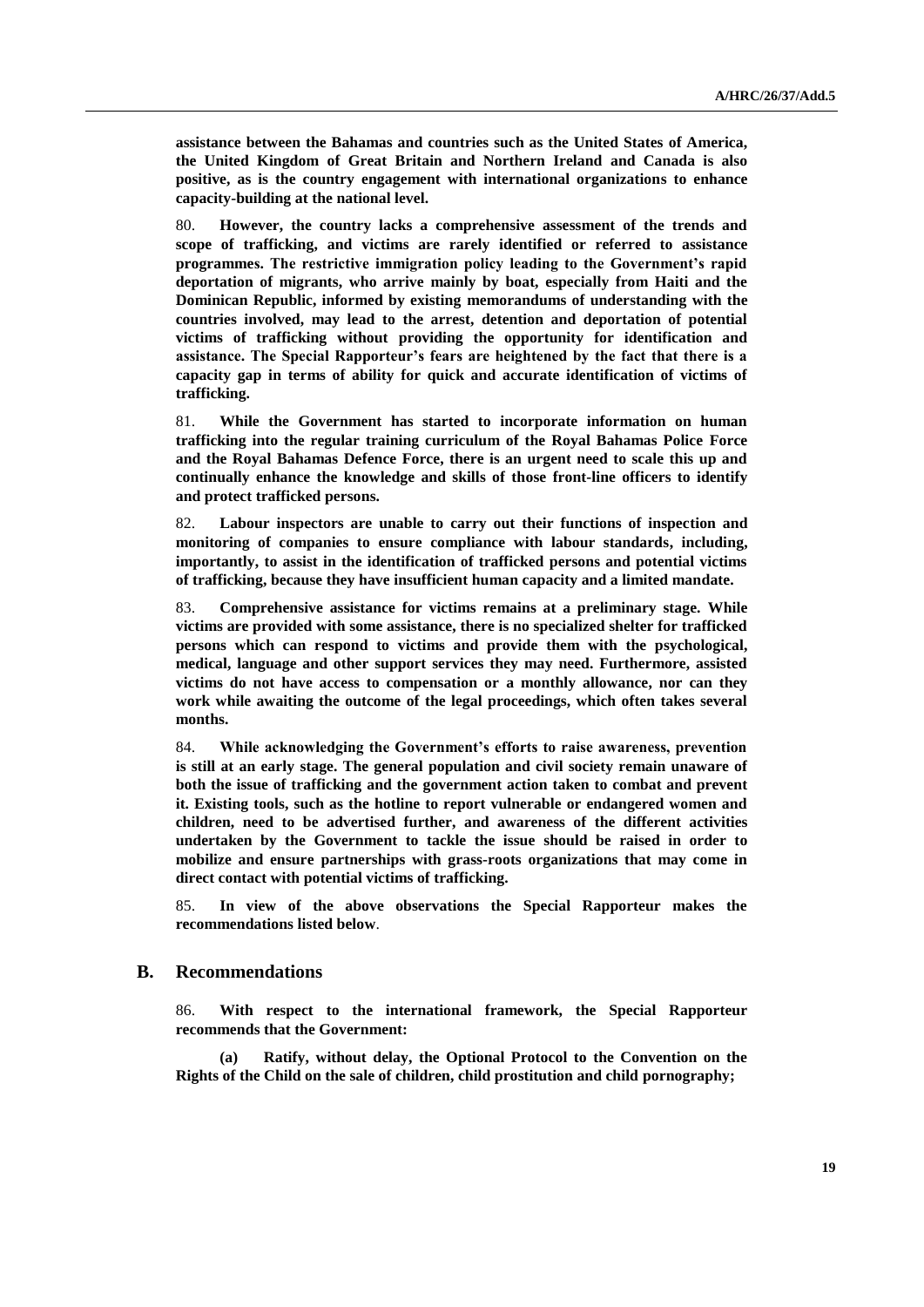**(b) Ratify, without delay, ILO Convention No. 189 (2011) concerning Decent Work for Domestic Workers and the International Convention on the Protection of the Rights of All Migrant Workers and Members of Their Families;**

**(c) Ratify, without delay, the 1954 Convention relating to the Status of Stateless Persons and the 1961 Convention on the Reduction of Statelessness;**

**(d) Establish, with countries of origin and countries of destination, bilateral and multilateral agreements for exchange of information, mutual legal assistance and safe returns in order to jointly tackle the root causes of trafficking in persons in the region;**

**(e) Develop and review existing safe migration pathways for seasonal or temporary workers.**

87. **With respect to the national framework, the Special Rapporteur recommends that the Government:**

**(a) Carry out a national baseline study in collaboration with an independent research institute, bilateral partners and civil society to document the scope and trends of trafficking at the national level;**

**(b) Finalize and rapidly adopt the national action plan to combat trafficking in persons based on a human rights and victim-centred approach, setting out clear objectives, responsibilities and indicators to measure progress, and allocate a dedicated budget for its implementation;**

**(c) Establish a systematized and harmonized data collection system on the phenomenon of human trafficking. Data on victims of trafficking should include their countries of origin and be disaggregated by, inter alia, sex, age and the nature and type of trafficking involved; the system should also include information on traffickers and data on investigations, prosecution rates and sentencing;**

**(d) Create by law, in order to enhance coordination and efforts at combating trafficking, an office of an independent national rapporteur or an equivalent mechanism charged with the responsibility to implement, monitor and evaluate activities aimed at combating human trafficking;**

**(e) Amend the Employment Act in order to provide protection for domestic workers in accordance with international legal standards.**

88. **With respect to identification, training and capacity-building, the Special Rapporteur recommends that the Government:**

**(a) Specifically outline and harmonize identification protocols using the Government's guidelines to combat trafficking in persons, developing a range of red flags and indicators to be used while screening vulnerable persons and undocumented migrants;**

**(b) Establish a national referral mechanism whereby anyone can, even anonymously, report potential victims;**

**(c) Raise awareness on the distinction between cases of trafficking and irregular migration while underlining the impact of mixed migration flows on trafficking;**

**(d) Provide comprehensive training programmes on effective reporting on trafficking in persons to enhance knowledge and awareness of human trafficking for all stakeholders, including the police, the defence force, immigration and border**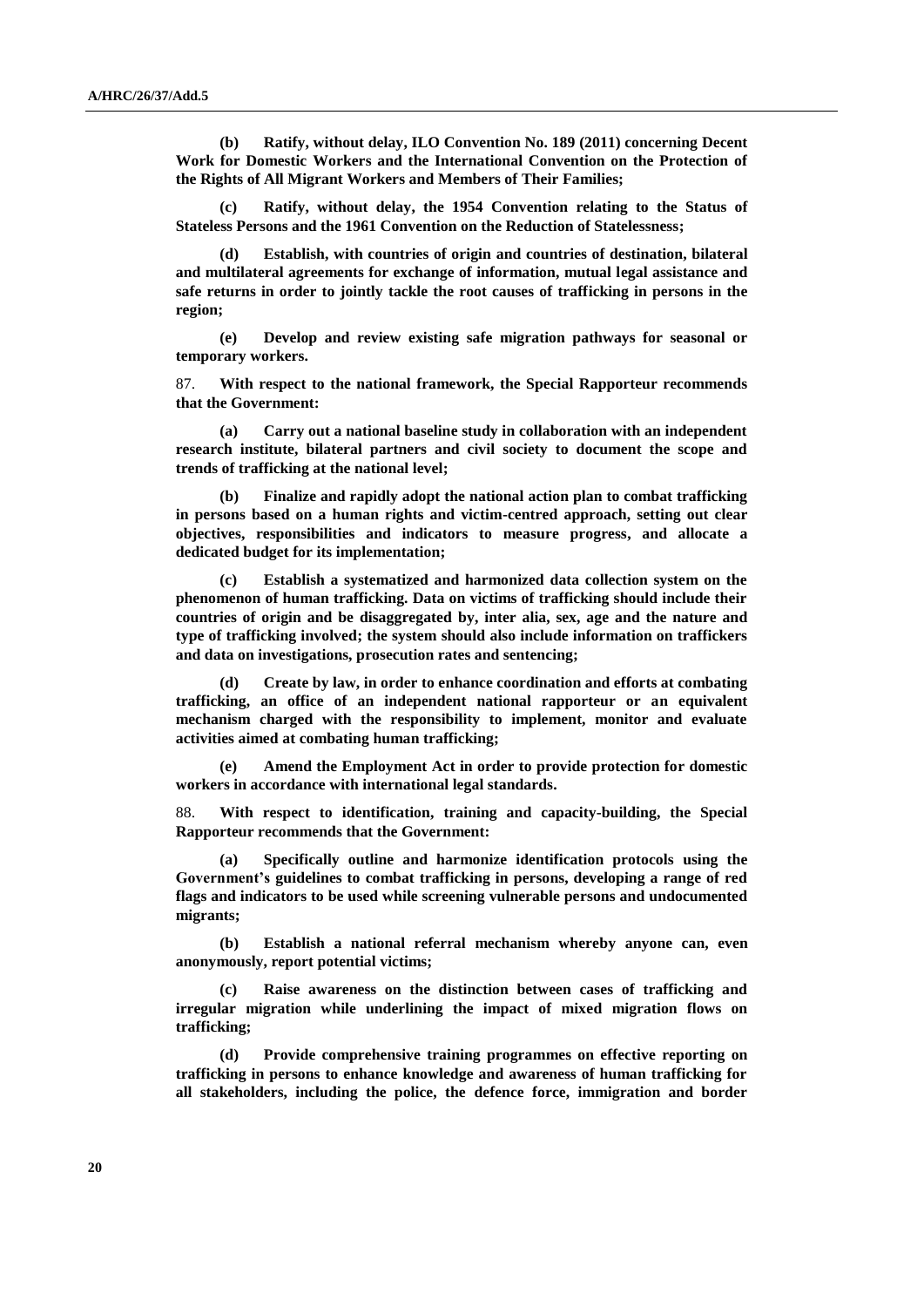**agents, prosecutors, judges and lawyers, as well as for labour inspectors, civil society organizations and the media;**

**(e) Train all stakeholders involved in providing short- and long-term assistance and care to victims of trafficking.**

89. **With respect to support services for victims of trafficking, while the Special Rapporteur acknowledges the efforts made to develop a plan to assist victims of trafficking, she notes that the guidelines remain general, and recommends that the Government:**

**(a) Define a set of specific actions to be taken by each stakeholder in order to fulfil the duties they are assigned within the framework of the victim assistance programme;**

**(b) Protect and assist all victims of trafficking, including child victims, with full respect for their human rights, and integrate a human rights-based approach in the investigation of trafficking cases;**

**(c) Make provision for appropriate support, including the establishment of separate shelters for child victims of trafficking and adults. Shelters should also be made available outside the capital city;**

**(d) Ensure that the free 24-hour hotline is accessible in the languages that may be the only ones that potential victims speak, such as Creole, Spanish and Mandarin, and that the responsible staff are multilingual and receive specific training on trafficking in persons;**

**(e) Provide adequate and regular funding to service providers and organizations working on trafficking in persons, both in urban and rural areas, in order to enable comprehensive assistance, such as social, psychological, medical and legal support, as well as translation and interpretative services, for victims of trafficking;**

**(f) Maintain close cooperation with the International Organization for Migration and the Office of the United Nations High Commissioner for Refugees for the safe return of trafficked victims to their country of origin, having due regard to the need, if any, of international protection of the victims and the application of the principle of non-refoulement;**

**(g) Establish a fund that will provide for a comprehensive national compensation scheme for victims of trafficking.**

90. **With respect to prosecution, the Special Rapporteur recommends that the Government:**

**(a) Improve the justice delivery system to ensure speedy adjudication of cases of trafficking while guaranteeing fair-trial rights consistent with a human rights-based approach to criminal justice responses;**

**(b) Ensure that in the prosecution of cases of trafficking, victim/witness protection before, during and after the trial is duly implemented to avoid reprisal.**

91. **With respect to prevention, the Special Rapporteur recommends that the Government:**

**(a) Step up efforts to raise awareness about all forms of trafficking in persons, including for domestic servitude, forced labour and sexual exploitation, in order to promote understanding of what constitutes trafficking among the general population and the foreign community. In that regard, all family islands of the**